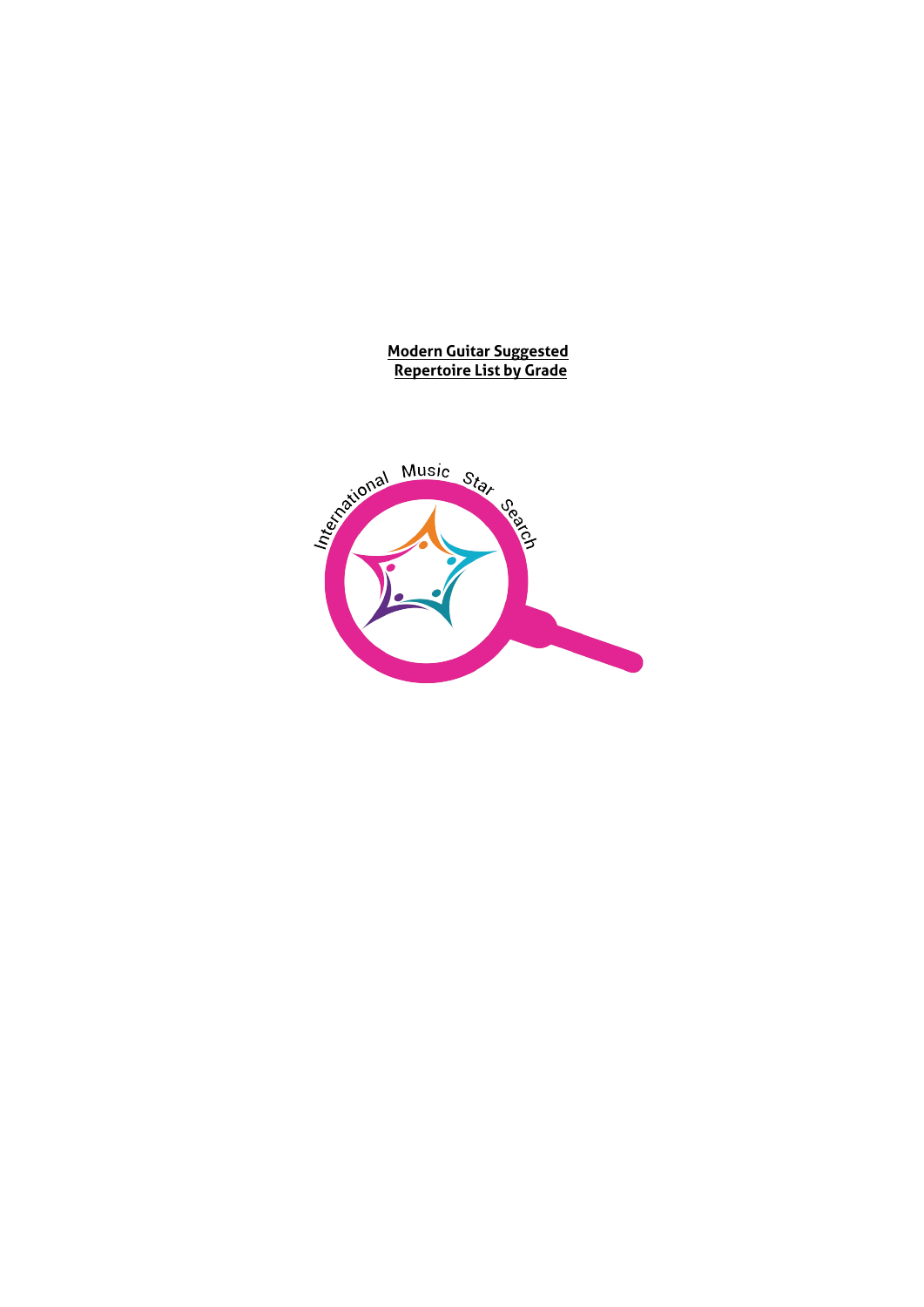### **GRADE ONE REPERTOIRE**

### **PERFORMANCE.** Three lists required. A. B. C.

## **LIST A. Study. One selection required.**

| Guitar Method. Grade One.                                                                                                                           | Etude.P.40.<br>or Rondo P.48.     |                  | Mel Bay-Castle.  |
|-----------------------------------------------------------------------------------------------------------------------------------------------------|-----------------------------------|------------------|------------------|
| Popular Guitar Course.                                                                                                                              |                                   |                  | Palmer-Hughes.   |
| Walking Blues (31) Book 1.                                                                                                                          |                                   |                  |                  |
| Bass n Blues. (3) Book 2.                                                                                                                           |                                   |                  |                  |
| Chords & Melody. $(5)$ Book 2.                                                                                                                      |                                   |                  |                  |
| William Leavitt Method. Vol.1.                                                                                                                      |                                   |                  |                  |
| Study with technical work. (P35);                                                                                                                   |                                   |                  |                  |
| Pretty Pickin.(40);                                                                                                                                 |                                   |                  |                  |
| Take Your                                                                                                                                           |                                   |                  |                  |
| Pick $(44)$ ;                                                                                                                                       |                                   |                  |                  |
| 50 Studies for Guitar. Edit. Gonzalez.                                                                                                              | No. 4.5.6.7.8.9. Any one.         | Aguado. Ricordi. |                  |
| OWN CHOICE. Any piece of a standard commensurate with above pieces                                                                                  |                                   |                  |                  |
| LIST B.                                                                                                                                             |                                   |                  |                  |
| LIST B PIECES are to be performed with melody and rhythm. The tape plays the opposite part. 2 Choruses<br>segue. See notes beginning this Syllabus. |                                   |                  |                  |
| Easy Guitar. Super Stars.                                                                                                                           | Any ONE.                          | Arr.L.Braunling. | Hal Leonard Pub. |
|                                                                                                                                                     | Commensurate with Grade standard. |                  |                  |
| Graded Guitar Solos. Vol.1.                                                                                                                         | Any suitable solo.                |                  | MB 93217-Castle. |
| Great Themes for Guitar.                                                                                                                            | Any ONE.                          | Arr.D.Fox.       | Allans Music.    |

Commensurate with Grade standard. World's Favourite Selections for Guitar. Series No.42. Any ONE. Arr.Ingrasin. Commensurate with Grade standard.

| World's Favourite Songs for Guitar. Series No.6. Any ONE. |                                   | Arr. Murray-Estella. Ashley Pub. Inc. |               |
|-----------------------------------------------------------|-----------------------------------|---------------------------------------|---------------|
|                                                           | Commensurate with Grade standard. |                                       |               |
| 30 Super Gold for Guitar.                                 | Any ONE.                          | Edit. C.Cuellar.                      | Columbia Pic. |
|                                                           | Commensurate with Grade standard. |                                       |               |

OWN CHOICE. Any piece of a standard commensurate with above pieces

#### **LIST C.**

Easy to Play Guitar Solos.

|                                                                   |                                   | Glen Campbell.    | Hansen Press. |
|-------------------------------------------------------------------|-----------------------------------|-------------------|---------------|
| Country Girl.                                                     |                                   | C.Smith.          |               |
| Got to Have Tenderness.                                           |                                   | R.Redd.           |               |
| Green Green Grass of Home.                                        |                                   | C.Putman.         |               |
| Mary in The Morning.                                              |                                   | M.Lendell.        |               |
| Pave Your Way into Tomorrow.                                      |                                   | B.Graham.         |               |
| Rhinestone Cowboy.                                                |                                   | L. Weiss.         |               |
| Let us Have Music for Guitar.                                     | Any ONE. (79 melodies.)           | P.Sterrett.       | C.Fischer.    |
|                                                                   | Commensurate with Grade standard. |                   |               |
| Something Special for Easy Guitar.                                |                                   | Music Sales.Aust. |               |
| From Both Sides Now.                                              |                                   | Joni Mitchell.    |               |
| If I Had a Hammer.                                                |                                   | Pete Seeger.      |               |
| Morning Has Broken.                                               |                                   | Eleanor Farjeon.  |               |
| OWN CHOICE Any piece of a standard commensurate with above pieces |                                   |                   |               |

OWN CHOICE. Any piece of a standard commensurate with above pieces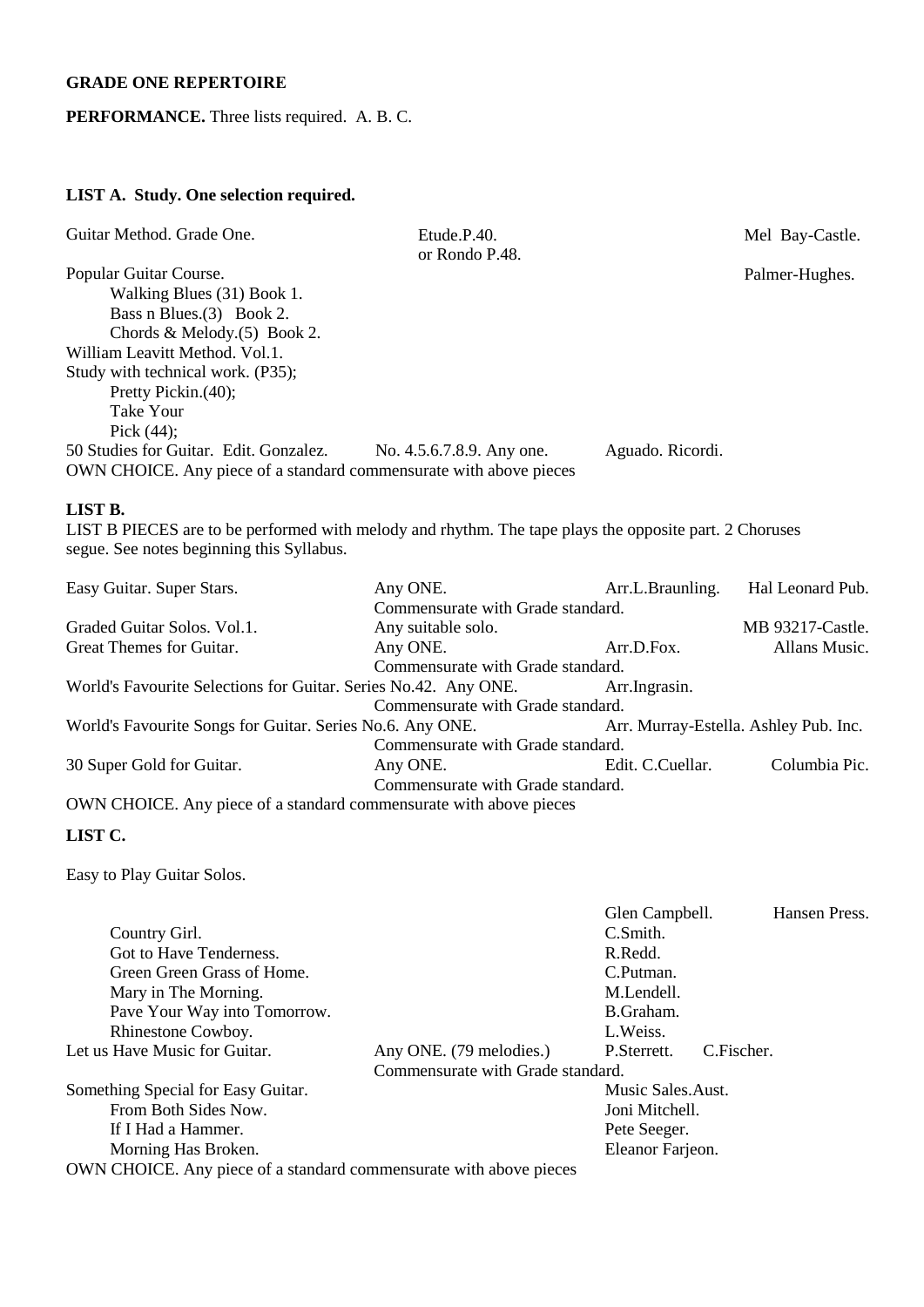## **GRADE TWO REPERTOIRE**

#### **PERFORMANCE.** Three lists required. A. B. C.

## **LIST A.**

| Guitar Method. Book 2. Grade 2<br>Guitar Method. Grade 2.          | 2, 3, 6, 7, 8, 10, 11, 12, OR 14. One only.<br>Plectrum Technic. (P 48). |                 | Hal Leonard.<br>Mel Bay-Castle. |
|--------------------------------------------------------------------|--------------------------------------------------------------------------|-----------------|---------------------------------|
| Guitar Method. Vol.1.                                              | Any one of the following.                                                |                 | William Leavitt.                |
| Endurance Etude.(48);                                              |                                                                          |                 |                                 |
| Dynamic Etude. (54);                                               |                                                                          |                 |                                 |
| Chord Etude No. $3(87)$ ;                                          |                                                                          |                 |                                 |
| Chord Etude No.4. $(93)$ ;                                         |                                                                          |                 |                                 |
| Study - either 108, 109, 118, 122, 123.                            |                                                                          |                 |                                 |
| Picking Etude No.5.(88);                                           |                                                                          |                 |                                 |
| Chord Etude No.1. $(62)$ ;                                         |                                                                          |                 |                                 |
| Chord Etude                                                        |                                                                          |                 |                                 |
| No.2.(72).                                                         |                                                                          |                 |                                 |
| 50 Studies for Guitar.                                             |                                                                          | Edit. Gonzalez. | Aguado. Ricordi.                |
| Nos. 10 to 20.                                                     | Any one.                                                                 |                 |                                 |
| OWN CHOICE. Any piece of a standard commensurate with above pieces |                                                                          |                 |                                 |

#### **LIST B.**

*LIST B PIECES are to be performed with melody and rhythm. The tape plays the opposite part. 2 Choruses segue. See page 3 or notes beginning this Syllabus.* 

| Easy Guitar. Super Stars.                                          | Any ONE.                          | Arr.L.Braunling.     | Hal Leonard Pub. |
|--------------------------------------------------------------------|-----------------------------------|----------------------|------------------|
|                                                                    | Commensurate with Grade standard. |                      |                  |
| Graded Guitar Solos. Vol.1.                                        | Any ONE.                          |                      | MB 93217-Castle. |
|                                                                    | Commensurate with Grade standard. |                      |                  |
| Great Themes for Guitar.                                           | Any ONE.                          | Arr.D.Fox.           | Allans Music.    |
|                                                                    | Commensurate with Grade standard. |                      |                  |
| World's Favourite Selections for Guitar. Series No.42. Any ONE.    |                                   | Arr. Ingrasin.       |                  |
|                                                                    | Commensurate with Grade standard. |                      |                  |
| World's Favourite Songs for Guitar. Series No.6. Any ONE.          |                                   | Arr. Murray-Estella. | Ashley Pub. Inc. |
|                                                                    | Commensurate with Grade standard. |                      |                  |
| 30 Super Gold for Guitar.                                          | Any ONE.                          | Edit. C.Cuellar.     | Columbia Pic.    |
| OWN CHOICE. Any piece of a standard commensurate with above pieces |                                   |                      |                  |

| Easy to Play Guitar Solos.    |                                   | Glen Campbell.         | Hansen Press. |
|-------------------------------|-----------------------------------|------------------------|---------------|
| By The Time I Get to Phoenix. |                                   | Jimmy Webb.            |               |
| Did'nt We.                    |                                   | Jimmy Webb.            |               |
| Little Green Apples.          |                                   | B.Russell.             |               |
| Try a Little Kindness.        |                                   | C.Sapaugh.             |               |
| Let us Have Music for Guitar. | Any ONE. (79 melodies.)           | P.Sterrett. C.Fischer. |               |
|                               | Commensurate with Grade standard. |                        |               |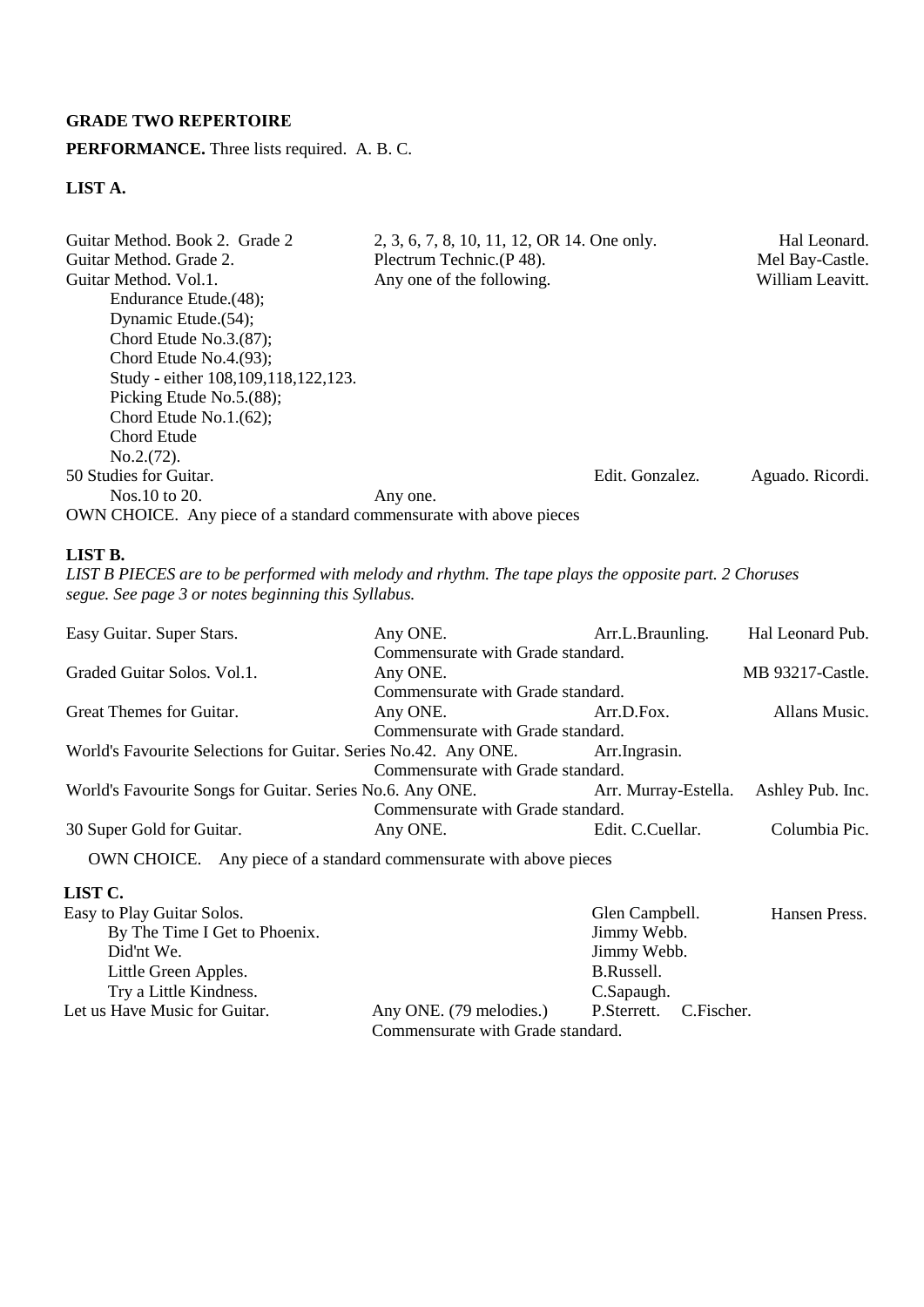Something Special for Easy Guitar. Music Sales Aust.<br>Blowin'In The Wind. Bob Dylan. Music Sales Aust. Blowin'In The Wind. Amazing Grace. Traditional.<br>
Fire and Rain. James Taylo Guantanamera. Pete Seeger.<br>Hava Nagila. Traditional. Traditional. Hava Nagila. Leaving on a Jet Plane. John Denver. Spanish Flea. Julius Wechter. Spinning Wheel. David Thomas. Until its Time for You to Go. B.Sainte-Marie. Where Have all the Flowers Gone. Pete Seeger. What Kind of Fool am I. A.Newley. OWN CHOICE. Any piece of a standard commensurate with above pieces

James Taylor.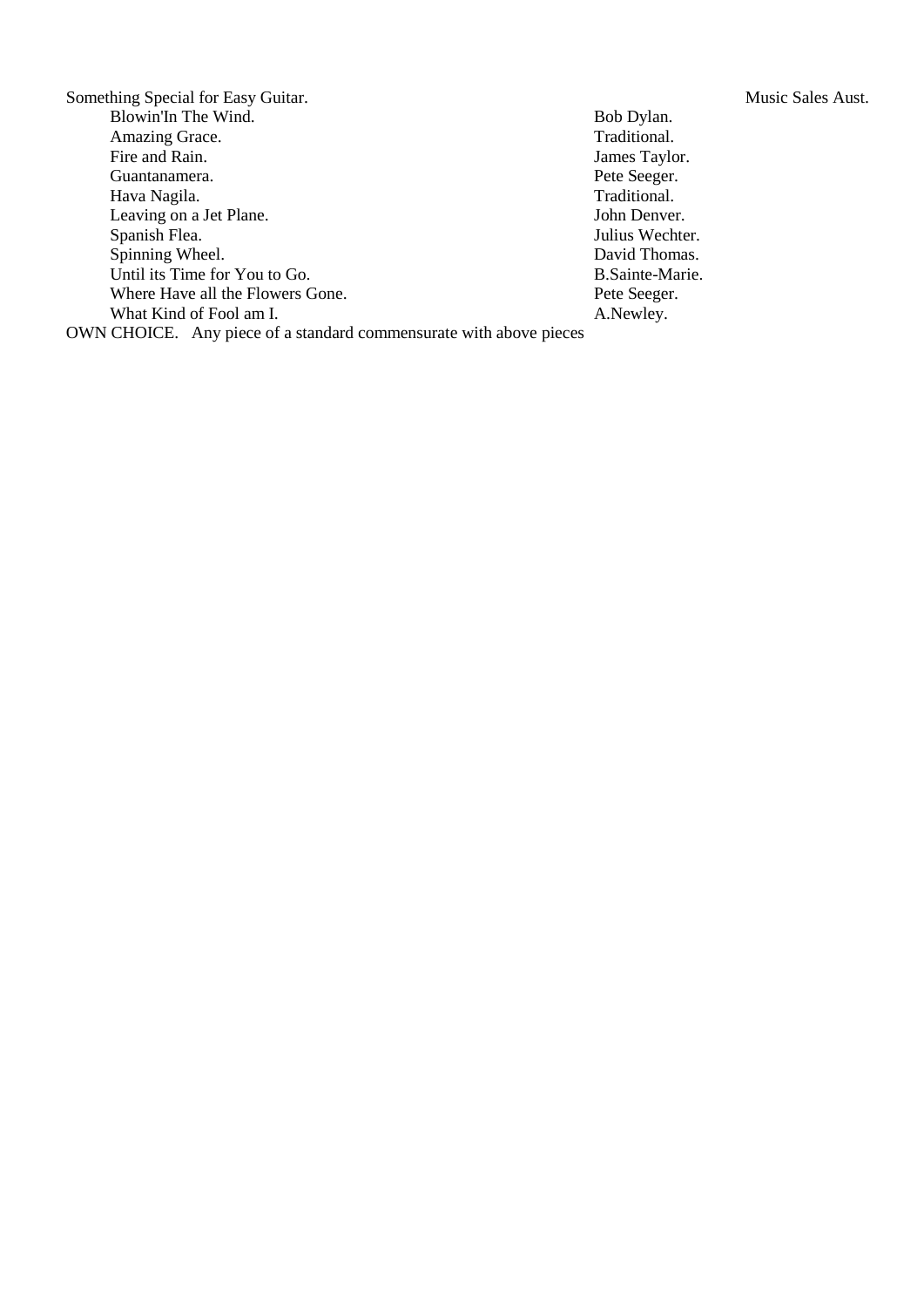#### **GRADE THREE REPERTOIRE**

**PERFORMANCE.** Three lists required. A. B. C. Candidates are advised to select contrasting works.

## **LIST A.**

| Country Guitar Pickin'.                                                                                       | Any ONE.                          | Tommy Flint.                  | MB 93309-          |
|---------------------------------------------------------------------------------------------------------------|-----------------------------------|-------------------------------|--------------------|
|                                                                                                               | Commensurate with Grade standard. |                               |                    |
| Country Guitar Solos.                                                                                         | Caissons.                         | Tommy Flint.                  | Castle. MB         |
| Guitar Method. Vol.2.                                                                                         |                                   | William Leavitt.              |                    |
| Melodic Study No 3. (27);                                                                                     |                                   |                               | 93318-Castle.      |
| Fifth position study (57);                                                                                    |                                   |                               |                    |
| Fifth Position Study 2.(68);                                                                                  |                                   |                               |                    |
| Melodic Rhythm (92);                                                                                          |                                   |                               |                    |
| Seventh Position Study (96). ANY ONE.                                                                         |                                   |                               |                    |
| Chord Etudes No 7 (17), No 8 (33), No 9 (77), No 11 (109), No 12 (106).                                       |                                   |                               |                    |
| C Major Triad 77                                                                                              |                                   |                               |                    |
| Rhythm Guitar 79.                                                                                             |                                   |                               |                    |
| 50 Studies for Guitar.                                                                                        | Nos. 22 to 50.                    | Edit. Gonzalez.               | Aguado. Ricordi.   |
|                                                                                                               | Any TWO studies to be played.     |                               |                    |
| <b>Beatles</b>                                                                                                |                                   |                               |                    |
| Yellow Submarine,                                                                                             |                                   |                               |                    |
| Can't buy me Love                                                                                             |                                   |                               |                    |
| Eleanor Rigby,                                                                                                |                                   |                               |                    |
| Hey Jude (Any one)                                                                                            |                                   |                               |                    |
| Of Dreams & Fantasy a collection of fantastical music for guitar                                              |                                   | Comp. or Arr. Duncan Gardiner |                    |
| The Girl with the Peridot Earring                                                                             |                                   |                               |                    |
| OWN CHOICE. Any piece that is of a commensurate standard                                                      |                                   |                               |                    |
|                                                                                                               |                                   |                               |                    |
| LIST B.                                                                                                       |                                   |                               |                    |
| LIST B PIECES are to be performed with melody and rhythm. The tape plays the opposite part. 2 Choruses segue. |                                   |                               |                    |
| See notes at the beginning of this Syllabus.                                                                  |                                   |                               |                    |
| Easy to Play Guitar Solos.                                                                                    |                                   | Glen Campbell.                | Hansen Press.      |
| <b>Folksy Frolic</b>                                                                                          |                                   | H.Dexter.                     |                    |
| Serenade for Susie.                                                                                           |                                   | H.Dexter.                     |                    |
| Penthouse Polka.                                                                                              |                                   | H.Dexter.                     |                    |
|                                                                                                               |                                   |                               |                    |
| Let us Have Music for Guitar.                                                                                 | Any ONE. (79 melodies.)           | C.Fischer.<br>P.Sterrett.     |                    |
|                                                                                                               | Commensurate with Grade standard. |                               |                    |
| Popular Guitar Method Book 4.                                                                                 |                                   | Palmer-Hughes.                |                    |
| Michael(3) & Rock in $F(7)$ Both;                                                                             |                                   |                               |                    |
| Joshua $(21)$ ;                                                                                               |                                   |                               |                    |
| Walk, Don't Run.(29)                                                                                          |                                   |                               |                    |
| Something Special for Easy Guitar.                                                                            |                                   |                               | Music Sales. Aust. |
| (They Long to Be) Close to You.                                                                               |                                   | Burt Bacharach.               |                    |
| Didn't We.                                                                                                    |                                   | Jim Webb.                     |                    |
| Fly Me to the Moon.                                                                                           |                                   | Bart Howard.                  |                    |
| Slightly Out of Tune.                                                                                         |                                   | Jon Hendricks.                |                    |
| We've only Just Begun.                                                                                        |                                   | R.Nichols.                    |                    |

You're a Lady. P.Skellern. World's Favourite Selections for Guitar. Series No.42. Any ONE. Arr.Ingrasin. Commensurate with Grade standard. World's Favourite Songs for Guitar. Series No.6. Any ONE. Arr. Murray-Estella. Ashley Pub. Inc.

Who Can I Turn To.  $A. Newly.$ 

Commensurate with Grade standard.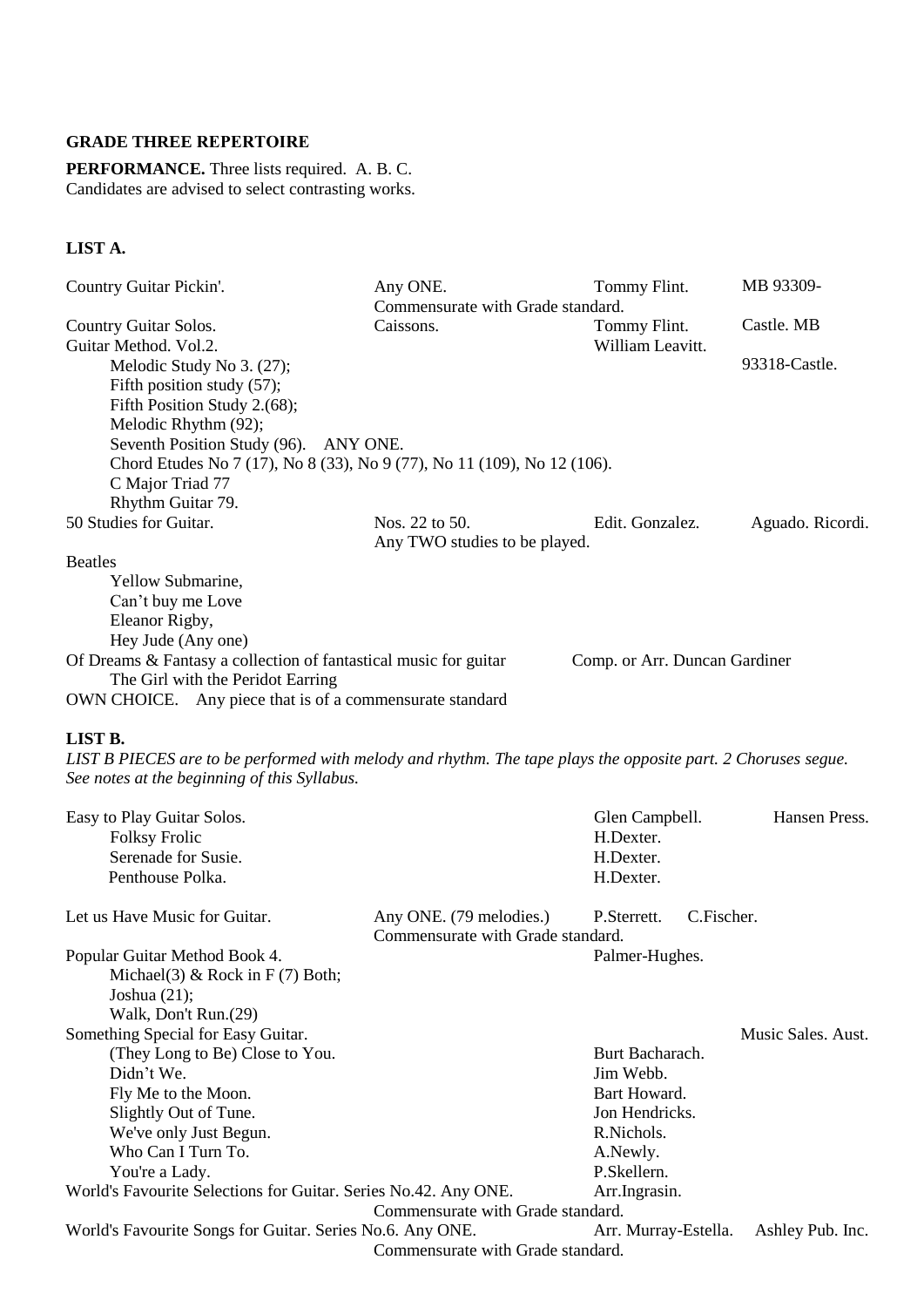Whispering, Waiting for the sunrise, Margie OWN CHOICE. Any piece that is of a commensurate standard

| Graded Guitar Solos. Vol.1.<br>Tambourin (Rameau-Bay);<br>Grandfather's Clock;<br>Greensleeves:<br>Come Back To Sorrento;<br>Cuckoo Waltz;<br>There is Tavern in the Town;<br>Valse Lente (Delibes-Bay); |                                                                             |                 | MB 93217-Castle.       |
|----------------------------------------------------------------------------------------------------------------------------------------------------------------------------------------------------------|-----------------------------------------------------------------------------|-----------------|------------------------|
| Gold & Silver (Lehar-Bay).<br>Guitar Method. Book 3.                                                                                                                                                     | One of the following.                                                       |                 | Mel Bay-Castle.        |
| 3 & 4;<br>Happy Guitarist (6);<br>Venetian Nights (9);<br>Souvenirs (13);<br>Sarabande.(Handel)(42);<br>Air (Mozart) $(21)$ ;<br>Country Life (10);                                                      |                                                                             |                 |                        |
| TURNER & WHITE. Progressive Guitar Method Book 2                                                                                                                                                         |                                                                             |                 |                        |
| <b>Arkansas Traveller</b><br>Polish Dance (14);<br>Silver Threads (16);<br>Serenade (Schubert) (22);<br>Poet & Peasant $(24)$ ;<br>Adventure in B Flat. (31).                                            |                                                                             |                 |                        |
| Standard Classics For Guitar. T168.<br>Minuet from Don Giovanni;<br>Minuet in G. (Beethoven);                                                                                                            |                                                                             | Hansen-Castle.  |                        |
| Five French<br>BAV & CHRISTIANSEN. Mastering the Guitar 1A<br>Jazz Breakdown, p.133;<br>Parson s Farewell, p.88;<br>Room 124, p.127                                                                      |                                                                             |                 | Mel Bay MB96620        |
| Beatles Rock Score,                                                                                                                                                                                      | The Daytripper (guitar 1. no 1st ending)                                    |                 | Wise                   |
| <b>BLACK SABBATH.</b>                                                                                                                                                                                    | We Sold Our Souls for Rock and Roll (Main sections. no repeats)<br>Paranoid |                 | Hal Leonard HL00692200 |
| Guitar Hero                                                                                                                                                                                              | I Love Rock n Roll<br>(guitar 1 plus guitar 3 in solo section; no repeats)  |                 | Hal Leonard HL00690917 |
| Songs,                                                                                                                                                                                                   | No $1$ or $3$ ;                                                             | Valse Noble.    | Schubert.              |
| Time Pieces.                                                                                                                                                                                             | Minuet (Handel).                                                            | Arr.A.Lawrence. | Fentone-Castle.        |
| Cold Play                                                                                                                                                                                                | Any two as one piece                                                        |                 |                        |
| Trouble,                                                                                                                                                                                                 |                                                                             |                 |                        |
| Yellow,                                                                                                                                                                                                  |                                                                             |                 |                        |
| The Scientist Acoustic,                                                                                                                                                                                  |                                                                             |                 |                        |
| Clock                                                                                                                                                                                                    |                                                                             |                 |                        |
| OWN CHOICE. Any piece that is of a commensurate standard                                                                                                                                                 |                                                                             |                 |                        |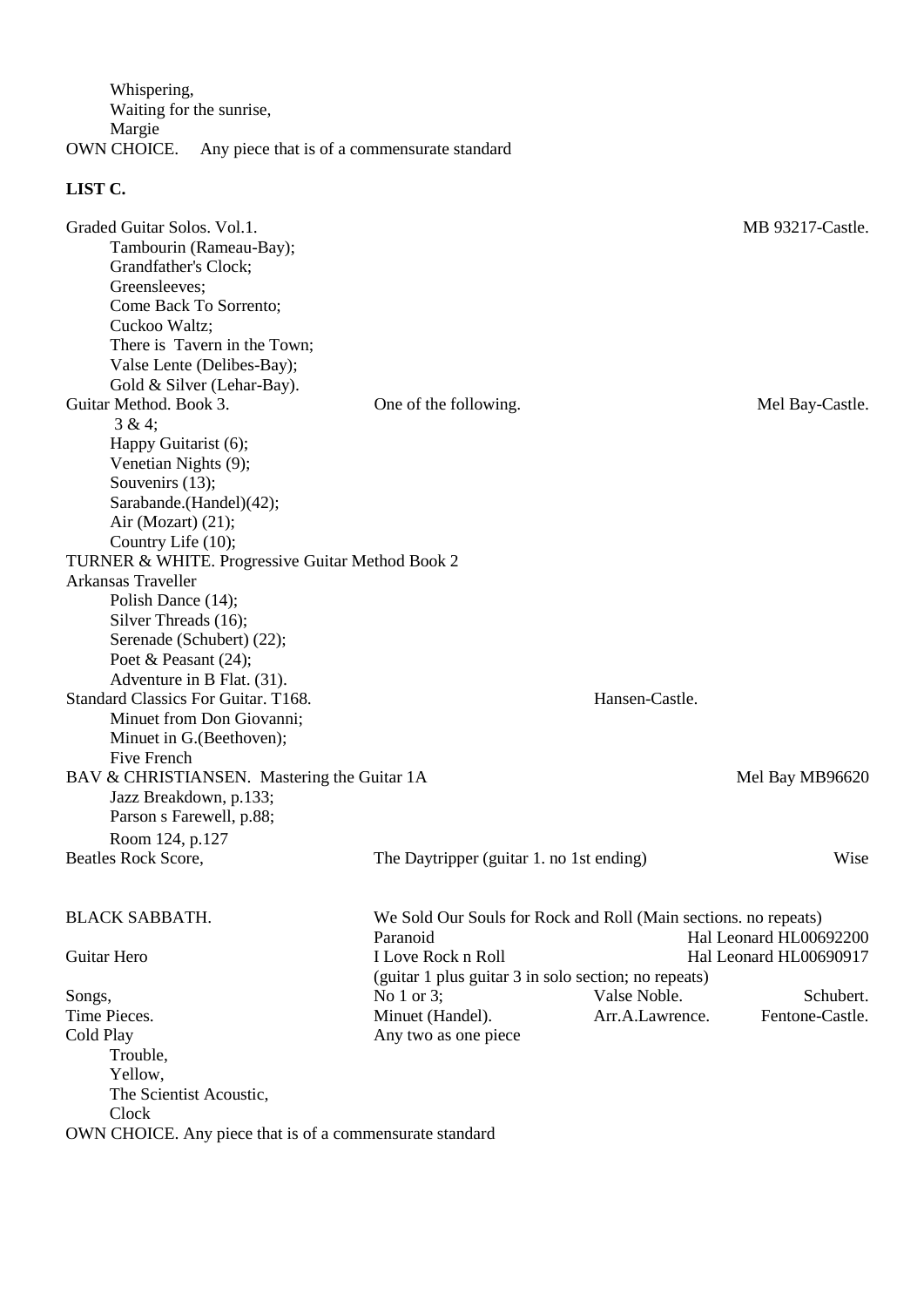#### **GRADE FOUR REPERTOIRE**

**PERFORMANCE.** Three lists required. A. B. C. S. Candidates are advised to select contrasting works.

### **LIST A.**

| Country Blues Guitar.                                                                |                         |                               |                  |
|--------------------------------------------------------------------------------------|-------------------------|-------------------------------|------------------|
| <b>D</b> Natural Blues                                                               |                         | Tommy Flint.                  | MB 93346-Castle. |
| Swamp Water Blues.                                                                   |                         |                               |                  |
| Country Guitar Pickin'.                                                              | Any                     |                               |                  |
| ONE. Commensurate with Grade standard.                                               |                         | Tommy Flint.                  | MB 93309-Castle. |
| Country Guitar Solos.                                                                |                         |                               |                  |
|                                                                                      |                         | Tommy Flint.                  | MB 93318-Castle. |
| Battle Hymn of the Republic.                                                         |                         |                               |                  |
| Pinata.                                                                              |                         |                               |                  |
| Bury Me Beneath the Willow and Birminghmam Girl. (High 3rd tuning.)                  |                         |                               |                  |
| Country Ragtime Guitar.                                                              |                         | Tommy Flint.                  | MB 93364-Castle. |
| Exercises $1,3,5 \& 6$ . All.                                                        |                         |                               |                  |
| The Entertainer.                                                                     |                         |                               |                  |
| Guitar Method. Vol.3.                                                                |                         | William Leavitt.              |                  |
| Melodic Study No.9.P.49 & either 33 or 41 as one work.                               |                         |                               |                  |
| Melodic Study No.8.P.18 & either 12 & 13 OR Pages 14 & 15.As One.                    |                         |                               |                  |
| Music From the Student Repertoire. G101                                              |                         | J.Mills.                      | Mus.New Serv.    |
| Study in A.                                                                          | Page 10.                | Carcassi.                     |                  |
| <b>BAV &amp; CHRISTIANSEN.</b>                                                       | Mastering the Guitar 1A |                               | Mel Bay MB96620  |
| Bransle Double, p.110;                                                               |                         |                               |                  |
| Menuet, p.87;                                                                        |                         |                               |                  |
| On the Banks of That Lonely River, p.109                                             |                         |                               |                  |
| Progressive Studies for Beginners.                                                   | Op.31.                  | F.Sor.                        | Belwyn Mills.    |
| Nos. 7.8.9.10.11.                                                                    | Any TWO studies.        | (Kalmus Guitar Series.)       |                  |
| Sarabande and C Minor Etude. Both. Book 3 P.42.                                      |                         |                               | Mel Bay-Castle.  |
| Syncopation Etude P.48 & Etude in C Minor. P.41. Both.                               |                         |                               | Mel Bay-Castle.  |
| <b>CAT STEVENS</b>                                                                   | Morning has Broken      |                               |                  |
|                                                                                      | Moonshadow.             |                               |                  |
| Of Dreams & Fantasy a collection of fantastical music for guitar<br>Scarborough Fair |                         | Comp. or Arr. Duncan Gardiner |                  |
| OWN CHOICE. Any Piece of a commensurate standard with the above                      |                         |                               |                  |

#### **LIST B. (See under 'Performance' above.)**

*LIST B PIECES are to be performed with melody and rhythm. The tape plays the opposite part. 2 Choruses segue. See notes at the beginning of this Syllabus.*  Arr. S.Ayeroff Warner Pub. From The Rose Motion Picture. Warner Bros-Castle. Wise Pub. Contemporary Standards for Solo Guitar. The Rose. Send in the Clowns. Intermediate Guitar. Any suitable one. Jazz and Popular Songs. Spanish Harlem Eleanor Rigby. 10 For Guitar. S.Sondheim. Gershwin. Arr.Duarte. Arr.M.Criswick. F108-Castle. Morning Has Broken. Michael Row the Boat Ashore. BEATLES ANY ONE Yesterday, With a Little Help from my Friends, While my Guitar softly Weeps

OWN CHOICE. Any Piece of a commensurate standard with the above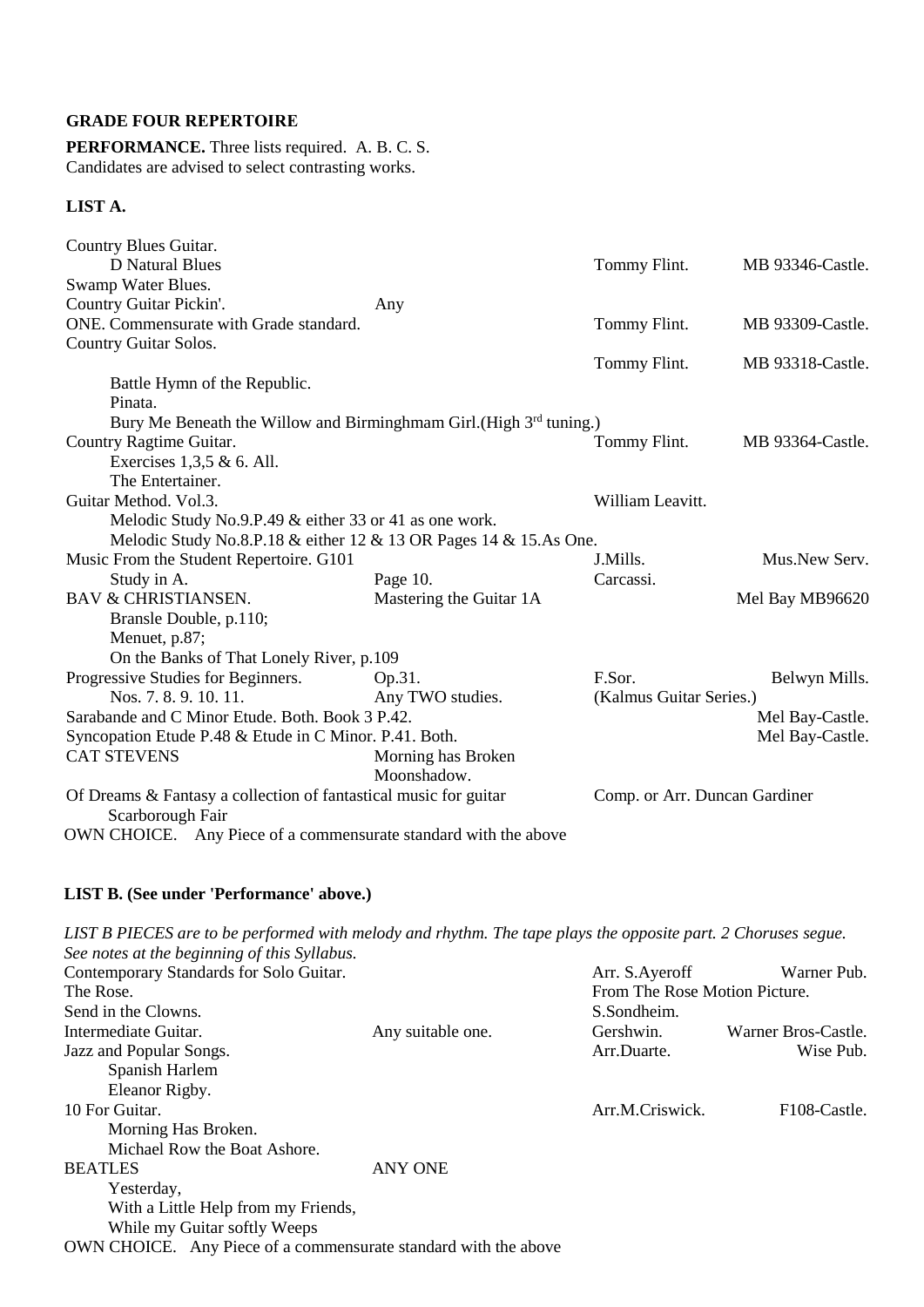| Another 10 for Guitar.                                           |                    | Arr.M.Criswick.         | F109-Castle.                |
|------------------------------------------------------------------|--------------------|-------------------------|-----------------------------|
| To Wild Rose;                                                    |                    |                         |                             |
| Gavotte. (Gossec) P.10;                                          |                    |                         |                             |
| Beatles for Jazz Guitar,                                         | The Norwegian Wood |                         | Wise                        |
| <b>Jazz Guitar Standards</b>                                     |                    |                         | Mel Bay/Warner Bros. WMB001 |
| (Chord melody or either)                                         |                    |                         |                             |
| Bye Bye Blackbird;                                               |                    |                         |                             |
| Moonlight in Vermont                                             |                    |                         |                             |
| Graded Guitar Solos, Vol.1.                                      |                    |                         | MB 93217-Castle.            |
| Fur Elise.                                                       |                    | Beethoven               |                             |
| Theme.                                                           |                    |                         |                             |
| Concerto No.1.                                                   |                    | Tschaikowsky.           |                             |
| Solos for Festival and Fun. (Piano Acc.)                         |                    |                         | MB 94004-Castle.            |
| Habanera.                                                        |                    | Bizet.                  |                             |
| Valse                                                            |                    | from 'Copelia' Delibes; |                             |
| Theme from 'Swan Lake'.                                          |                    | Tschaikowsky.           |                             |
| Concerto Theme. (Elvira Madigan.)                                |                    | Mozart.                 |                             |
| <b>Standard Classics for Guitar.</b>                             |                    | Arr.W.Urai.             | T168 Hansen-Castle.         |
| Prelude in C.                                                    |                    | Bach;                   |                             |
| The Hunt - Caprice.                                              |                    |                         |                             |
| Paganini.                                                        |                    |                         |                             |
| March of the Tin Soldiers.                                       |                    | Tschaikowsky;           |                             |
| Time Pieces.                                                     |                    | Handel & Haydn.         | F121-Castle.                |
| <b>Clock Works</b>                                               |                    |                         |                             |
| Sonata for a Musical Clock.                                      |                    |                         |                             |
| Allegretto. (P 6.);                                              |                    | Handel.                 |                             |
| Jig. Any one.                                                    |                    | Handel.                 |                             |
| OWN CHOICE. Any piece of a commensurate standard with the above. |                    |                         |                             |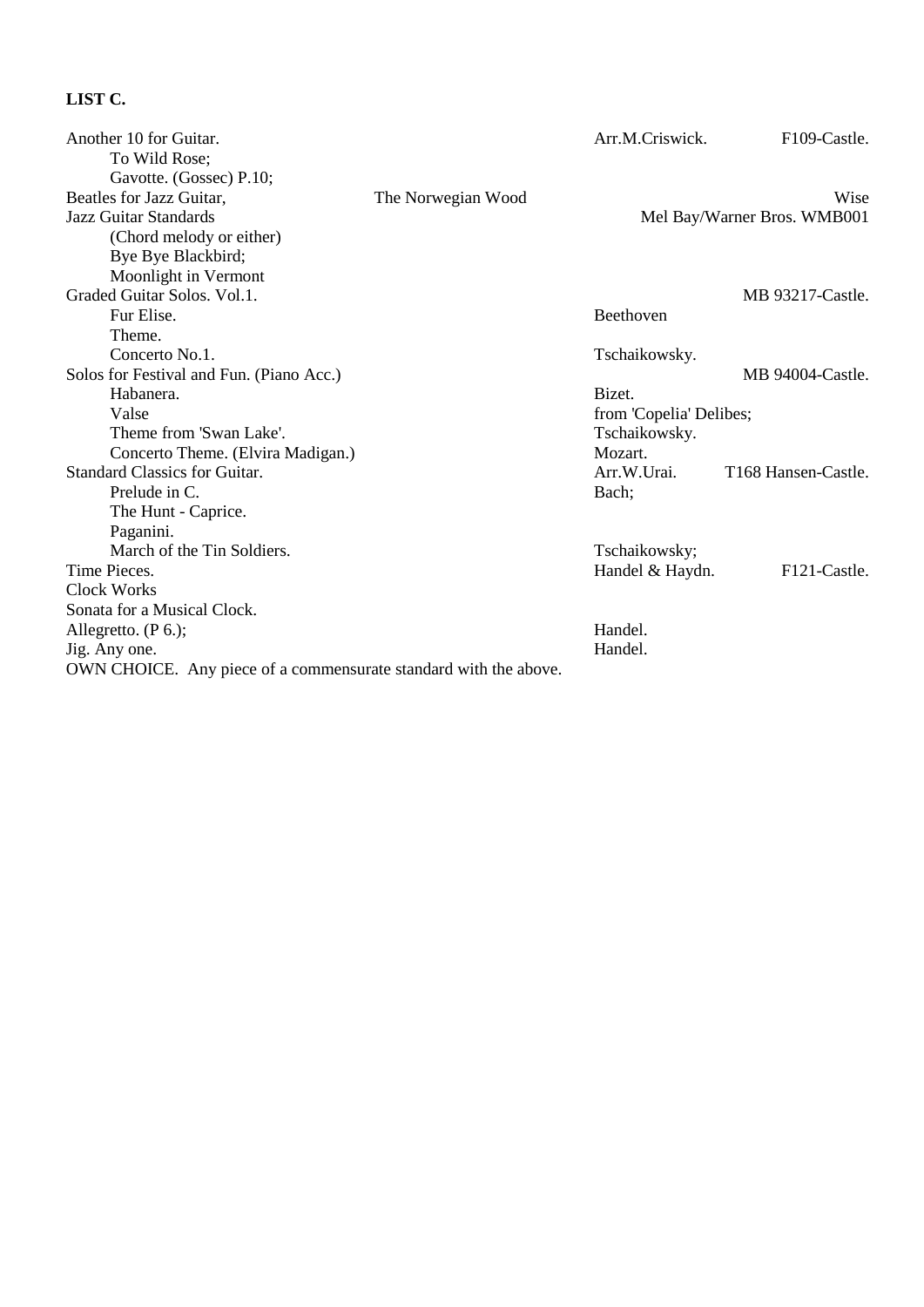## **GRADE FIVE REPERTOIRE**

## **PERFORMANCE.** Three lists required. A. B. C.

Candidates are advised to select contrasting works.

### **LIST A.**

| Country Blues Guitar.                                            |                                                            | Tommy Flint.                  | MB 93346-Castle.       |
|------------------------------------------------------------------|------------------------------------------------------------|-------------------------------|------------------------|
| Open E Blues.                                                    |                                                            |                               |                        |
| Worked Out Blues.                                                |                                                            |                               |                        |
| Guitar Method. Vol.3.                                            |                                                            | William Leavitt.              |                        |
| Pages 60 and 61; or 70 and 71; or 94 and 95. (2 pages as One.)   |                                                            |                               |                        |
| Modern Guitar Method. Book 5.                                    |                                                            |                               | Mel Bay-Castle.        |
| Chord Etude (P.12) and Jeanie as One work OR,                    |                                                            |                               |                        |
| Chord Etude (P.10) and Lonesome Guitar as One work OR,           |                                                            |                               |                        |
| Beethoven (26) and Page 27 as One.                               |                                                            |                               |                        |
| Guitar Hero                                                      | Iron Man                                                   |                               | Hal Leonard HL00690917 |
|                                                                  | (no verse repeats; include 1st solo; end With chord at DS) |                               |                        |
| Guitar Hero III                                                  | Rock and Roll All Nite                                     |                               | Hal Leonard HL00690950 |
|                                                                  | (no repeats; include solo)                                 |                               |                        |
| Guitar Styles! Jazz ed. M. Stimpson. Oxology                     |                                                            | Paul Higg                     | Oxford                 |
| Jam with Hank Marvin Apache; Riders in the Sky (IMP)             |                                                            | Jimi Hendrix                  |                        |
| Music From the Student Repertorie. G101                          |                                                            | J.Mills.Mus.New Serv.         |                        |
| Study in D.                                                      | Page 23.                                                   | F.Sor.                        |                        |
| Study in B Minor.                                                | Page 24.                                                   | F.Sor.                        |                        |
| Progressive Studies for Beginners.                               | Op.31.                                                     | F.Sor.                        | Belwyn Mills.          |
| Nos. 20, 21 or 22.                                               |                                                            | Kalmus Guitar Series, 4255.   |                        |
| 20 Guitar Preludes                                               |                                                            | A.Viola.                      | MB 94032-Castle.       |
| Moderato No 4. & Allegretto No 5. (Both as One.)                 |                                                            |                               |                        |
| Of Dreams & Fantasy a collection of fantastical music for guitar |                                                            | Comp. or Arr. Duncan Gardiner |                        |
| Hush                                                             |                                                            |                               |                        |
| Irish Melody                                                     |                                                            |                               |                        |

OWN CHOICE. Any piece of a commensurate standard with the above

### **LIST B.** *LIST B PIECES are to be performed with melody and rhythm. The tape plays the opposite part. 2 Choruses segue. See page 3 or notes beginning this Syllabus.*

| Contemporary Standards for Solo Guitar.                                 |                   | Arr. S Ayeroff.   | Warner Pub.         |
|-------------------------------------------------------------------------|-------------------|-------------------|---------------------|
| Chariots of Fire.                                                       |                   | Vangelis.         |                     |
| Stairway to Heaven.                                                     |                   | J.Page & R.Plant. |                     |
| Spanish Eyes.                                                           |                   | B.Kaempfert.      |                     |
| The Rose.                                                               |                   | A.McBroom.        |                     |
| Guitar Series.                                                          |                   | Jerry Snyder.     | Folk World.         |
| Maple Leaf Rag.                                                         |                   |                   |                     |
| The Easy Winners.                                                       |                   |                   |                     |
| The Entertainer. Any ONE.                                               |                   |                   |                     |
| Intermediate Guitar.                                                    | Any suitable one. | Gershwin.         | Warner Bros-Castle. |
| Jazz and Popular Songs.                                                 |                   | Arr.Duarte.       | Wise Pub.           |
| <b>Stardust</b>                                                         |                   |                   |                     |
| Days of Wine and Roses.                                                 |                   |                   |                     |
| Memory. Theme from 'Cats'.                                              |                   | L.Webber.         | Chappell.           |
| <b>CHET ATKINS</b>                                                      |                   |                   |                     |
| St Louis Blues,                                                         |                   |                   |                     |
| Struttin,                                                               |                   |                   |                     |
| Whispering,                                                             |                   |                   |                     |
| Yankee Doodle Dixie (any one)                                           |                   |                   |                     |
| OWN CHOICE. Any piece that is of a commensurate standard with the above |                   |                   |                     |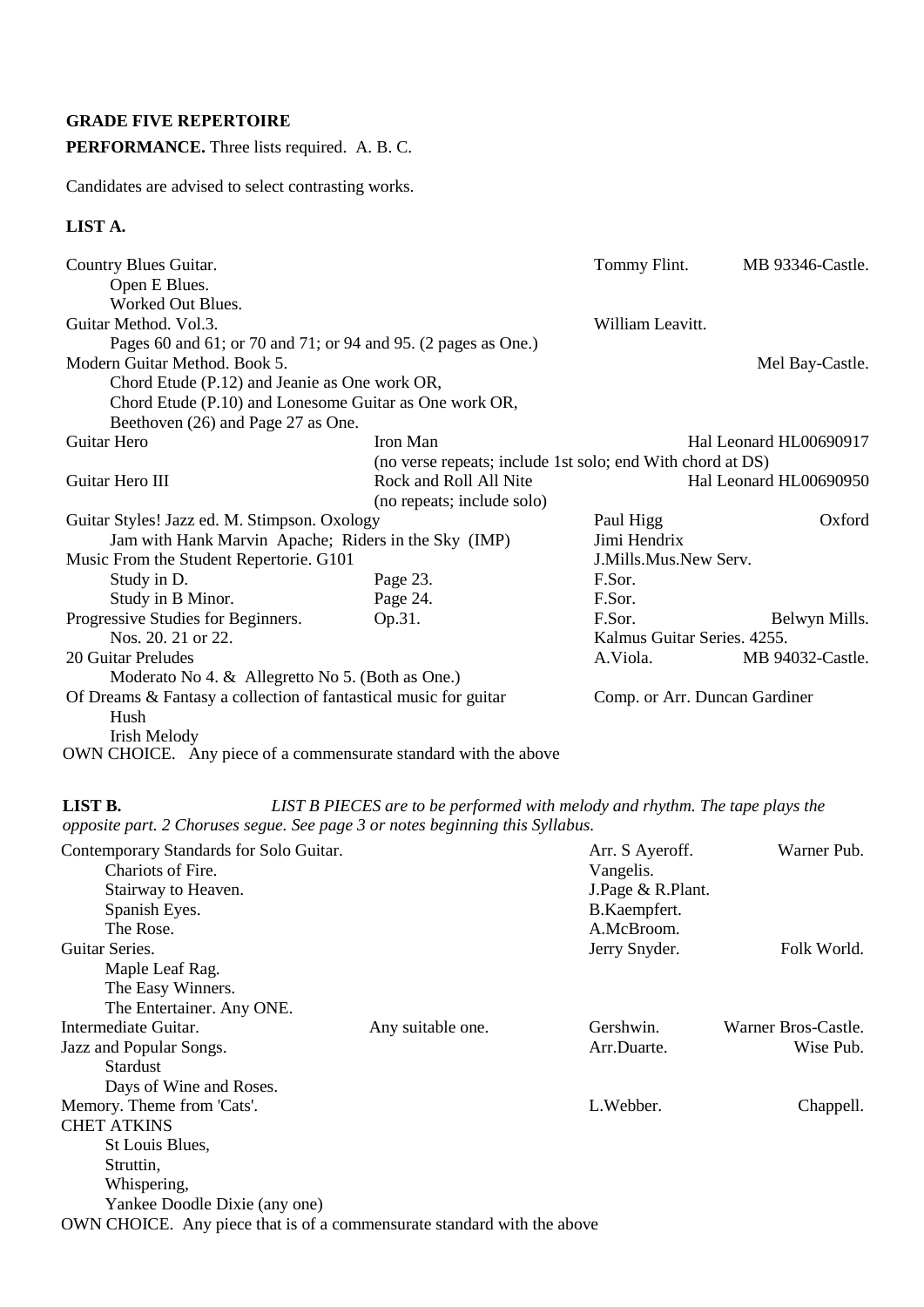| Graded Guitar Solos.                             |                                                          | MB 93217-Castle.                |
|--------------------------------------------------|----------------------------------------------------------|---------------------------------|
| The American Patrol.                             | Meacham-Bay.                                             |                                 |
| Selected Guitar Solos. Vol.1.                    | Grieg.                                                   | MB 93319-Castle.                |
| Theme from Concerto in A Minor.                  |                                                          |                                 |
| Jazz Guitar Standards                            | Mel Bay/Warner Bros. WMB001                              |                                 |
| (Chord melody or either)                         |                                                          |                                 |
| Bye Bye Blackbird;                               |                                                          |                                 |
| Moonlight in Vermont                             |                                                          |                                 |
| Minuet in G.                                     | Bach.                                                    |                                 |
| Waltz. Any One.                                  | Brahms.                                                  |                                 |
| Play Guitar with Metallica                       | Nothing Else Matters (Fingerpicked intro. end at bar 42) | Wise                            |
| Solos for Festival and Fun. (With Piano Accomp.) |                                                          | MB 94004-Castle.                |
| Prelude to Act 1 from Carmen.                    | Bizet.                                                   |                                 |
| $Air$ in $G$ .                                   | Bach.                                                    |                                 |
| Where'er You Walk.                               | Handel.                                                  |                                 |
| <b>Standard Classics For Guitar.</b>             |                                                          | T <sub>168</sub> Hansen-Castle. |
| Nina. (Tre Giorni.)                              | Pergolesi-Ciampi.                                        |                                 |
| 2nd Movement from Sonatina                       | C. Kuhlau.                                               |                                 |
|                                                  |                                                          |                                 |
| Minuet from Don Giovani.                         | Mozart. Arr. W.Urai.                                     |                                 |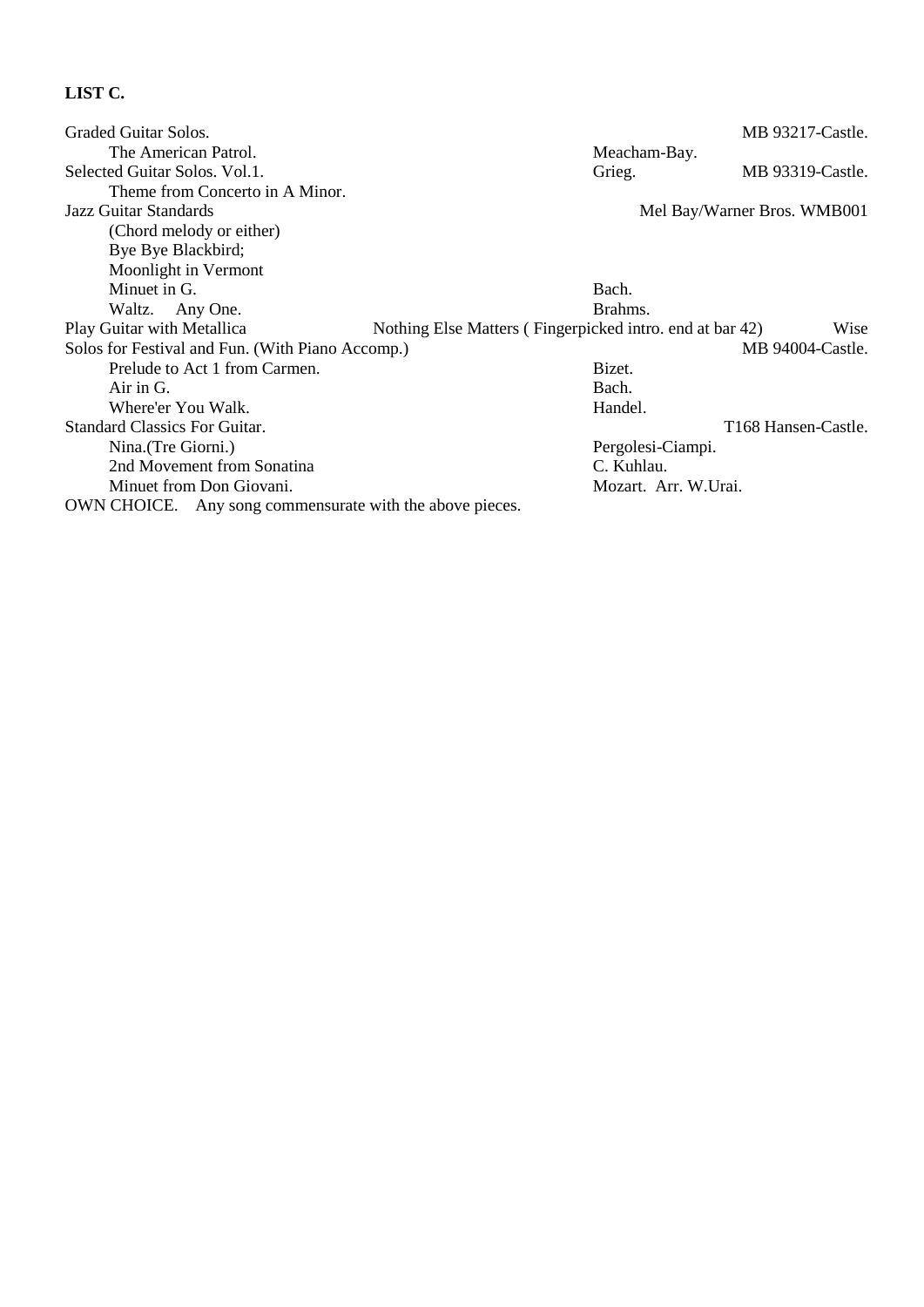## **GRADE SIX REPERTOIRE.**

**PERFORMANCE.** Four pieces are required. Lists A. B. C. D. Candidates are advised to select contrasting works.

## **LIST A.**

| 12th Street Rag                                                               | Standard four section arrangement |                  |                               |
|-------------------------------------------------------------------------------|-----------------------------------|------------------|-------------------------------|
| Guitar Method. Book 5.                                                        |                                   |                  | Mel Bay-Castle.               |
| Etude in A Flat Page 31 & Waltz in A Flat. Both as One.                       |                                   |                  |                               |
| Study in A Major. Page 34 Valse. Page 35. Both as One.                        |                                   |                  |                               |
| Guitar Method. Book 6.                                                        |                                   |                  | Mel Bay-Castle.               |
| Etude in B Major. $(8)$ & Chico $(11)$ . Both as One.                         |                                   |                  |                               |
| 24th Caprice. Page 26 & 27. As One.                                           |                                   |                  |                               |
| Guitar Method. Vol.3.                                                         |                                   | William Leavitt, |                               |
| Study No 11 & Pages 114, 115, 116. As One.                                    |                                   |                  |                               |
| Pages 133, 134 & 135. As One work.                                            |                                   |                  |                               |
| Progressive Studies for Beginners. Op.31.                                     |                                   | F.Sor.           | Belwyn Mills.                 |
| Nos. 14. 16 or 19.                                                            |                                   |                  | Kalmus Guitar Series. 4255.   |
| Complete Joe Pass for Guitar Some of These Days (1st guitar)                  |                                   |                  | Mel Bay MB99311               |
| Django Reinhardt Anthology Blues, pp.57-59;                                   |                                   |                  |                               |
| <b>HCQ Strut</b>                                                              |                                   |                  | Hal Leonard HL00027083        |
| ERQUIAGA,                                                                     |                                   |                  |                               |
| S. Guitar Duets El Nino (1st guitar)                                          |                                   |                  | Advance Music AM10001         |
| Pop Funk Progression in G Major (include repeat);                             |                                   |                  |                               |
| Rock Funk Progression in E Minor (no repeat);                                 |                                   |                  |                               |
| Blues Funk Progression in D Blues (include repeat);                           |                                   |                  |                               |
| Hip Hop I Electro-Dance Study in A Minor (no repeat)                          |                                   |                  |                               |
| (Modern Guitar Tuition Online: www.modernguitartutiononline.com)              |                                   |                  |                               |
| Of Dreams & Fantasy a collection of fantastical music for guitar              |                                   |                  | Comp. or Arr. Duncan Gardiner |
| <b>Ballad</b>                                                                 |                                   |                  |                               |
| Hope                                                                          |                                   |                  |                               |
| OWN CHOICE. Any piece that is of commensurate standard with the above pieces. |                                   |                  |                               |

#### **LIST B.**

*LIST B PIECES are to be performed with melody and rhythm. The tape plays the opposite part. 2 Choruses segue. See page 3 or notes beginning this Syllabus. However, because of the musical demands of some chosen list pieces, the need for a rhythm accompaniment in LIST B is at the teacher's discretion in this level of examination.* 

| Best in Contemporary Standards for Solo Guitar.                 | S.Ayeroff.     | Castle.              |
|-----------------------------------------------------------------|----------------|----------------------|
| Sailing; Chariots of Fire; Spanish Eyes;                        |                |                      |
| Desperado; Can You Read My Mind? Any One.                       |                |                      |
| Kansas City March Basic three part arrangement with all repeats |                |                      |
| Great Movie Themes for Classical Guitar.                        | Arr. Phillips. | Warner-Castle.       |
| Love Theme from Superman 111.                                   |                |                      |
| Goodbye Girl.                                                   |                |                      |
| The Thorn Birds Theme.                                          |                |                      |
| Intermediate Guitar.                                            |                | Warner Bros.-Castle. |
| Delishious:                                                     |                |                      |
| Lorelei:                                                        |                |                      |
| Clap Yo'Hands;                                                  |                |                      |
| S'Wonderful. Any One.                                           |                |                      |
| Jazz Guitar Solos. Any Suitable One.                            | J.Pass.        | Gwyn-Castle.         |
| Popular Songs for Classical Guitar.                             | Abril.         | Hansen-Castle.       |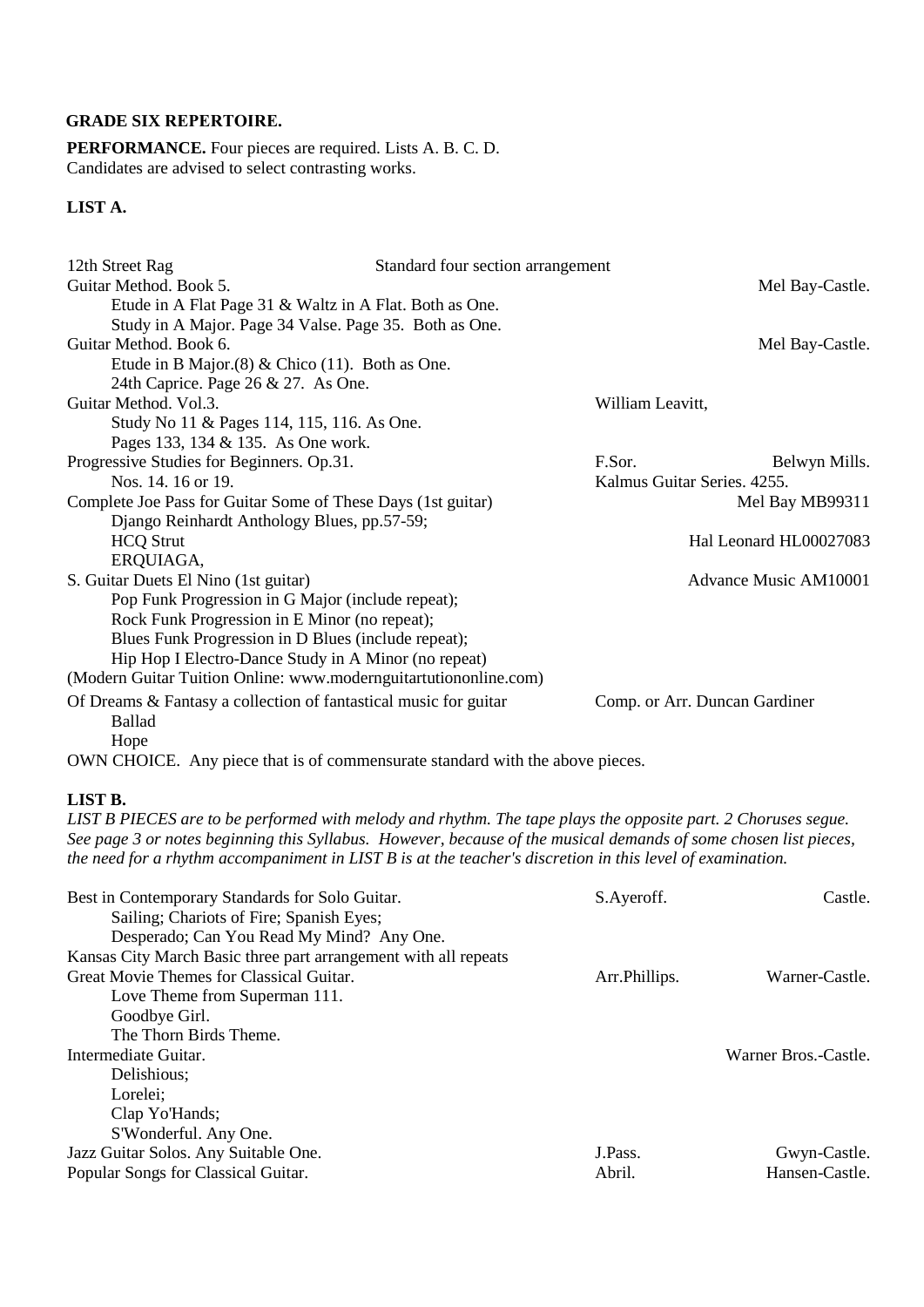| Guitar 1 or either no. 5, 6 or 8                                                | Aebersold                                              |
|---------------------------------------------------------------------------------|--------------------------------------------------------|
| <b>Funky Chicken Picken</b>                                                     | Idhe: www.mikeidhe.com                                 |
|                                                                                 |                                                        |
| IHDE, M. Country Guitar Styles Bluegrass High; Country Swinger<br>W.Leavitt,    | Idhe: www.mikeidhe.com                                 |
| Guitar Invention no. 2, 8 or 13 Bach                                            | Berklee                                                |
| Choose any two of the pieces on (pp 36 39):                                     |                                                        |
| (Any one)                                                                       |                                                        |
|                                                                                 |                                                        |
|                                                                                 |                                                        |
|                                                                                 |                                                        |
| OWN CHOICE. Any piece that is of a commensurate standard with the above pieces. |                                                        |
|                                                                                 | *Previously published as Rock Guitar Styles (Berklee). |

| Graded Guitar Solos. Vol.1.<br>Guitar Method. Book 5.<br>Amaryllis. Page 38. | The Secret.                                   | Gautier-Bay.    | MB 93217-Castle.<br>Mel Bay-Castle. |
|------------------------------------------------------------------------------|-----------------------------------------------|-----------------|-------------------------------------|
| Selected Guitar Solos, Vol.1.                                                |                                               |                 | MB 93319-Castle.                    |
| Liebestraume.                                                                |                                               | Arr.R.Bell.     | Liszt.                              |
| Choral Theme.                                                                |                                               | Arr.R.Bell.     | Beethoven.                          |
| Dancers of Taranto.                                                          |                                               | Arr.R.Bell.     | E.Smith.                            |
| Meditation.                                                                  |                                               | Arr.R.Bell.     | Masenet,                            |
| 10 For Guitar.                                                               |                                               | Arr.M.Criswick. | F <sub>108</sub> -Castle.           |
| Dark Eyes;                                                                   |                                               |                 |                                     |
| Santa Lucia;                                                                 |                                               |                 |                                     |
| Amazing Grace. Any One.                                                      |                                               |                 |                                     |
| Barry Galbraith Guitar Solos, Volume 1                                       |                                               |                 | Mel Bay MB99902BCD                  |
| Darn That Dream;                                                             |                                               |                 |                                     |
| My Funny Valentine                                                           |                                               |                 |                                     |
| Barry Galbraith Guitar Solos, Volume 2                                       | Our Love is Here to Stay                      |                 | <b>MB20248BCD</b>                   |
| Beatles for Jazz Guitar,                                                     |                                               |                 | Wise                                |
| The Michelle;                                                                |                                               |                 |                                     |
| Yesterday                                                                    |                                               |                 |                                     |
| GALBRAITH, B. Guitar                                                         |                                               |                 | Aebersold                           |
| Comping Blues in F;                                                          |                                               |                 |                                     |
| <b>Minor Blues</b>                                                           |                                               |                 |                                     |
| Jazz Guitar Standards                                                        |                                               |                 | Mel Bay & Warner Bros. WMB001       |
| (Chord melody or either)                                                     |                                               |                 |                                     |
| Honeysuckle Rose;                                                            |                                               |                 |                                     |
| Satin Doll                                                                   |                                               |                 |                                     |
| OWN CHOICE.                                                                  | . Any song commensurate with the above pieces |                 |                                     |
| <b>LIST D.</b>                                                               |                                               |                 |                                     |

| Another 10 For Guitar.              | Arr M.Criswisk. | F <sub>109</sub> -Castle. |
|-------------------------------------|-----------------|---------------------------|
| Autumn from The Four Seasons.       | Vivaldi.        |                           |
| The Easy Winners. Ragtime Two Step. |                 |                           |
| Spartacus.                          |                 |                           |
| Plaisir D'Amour. Any One.           |                 |                           |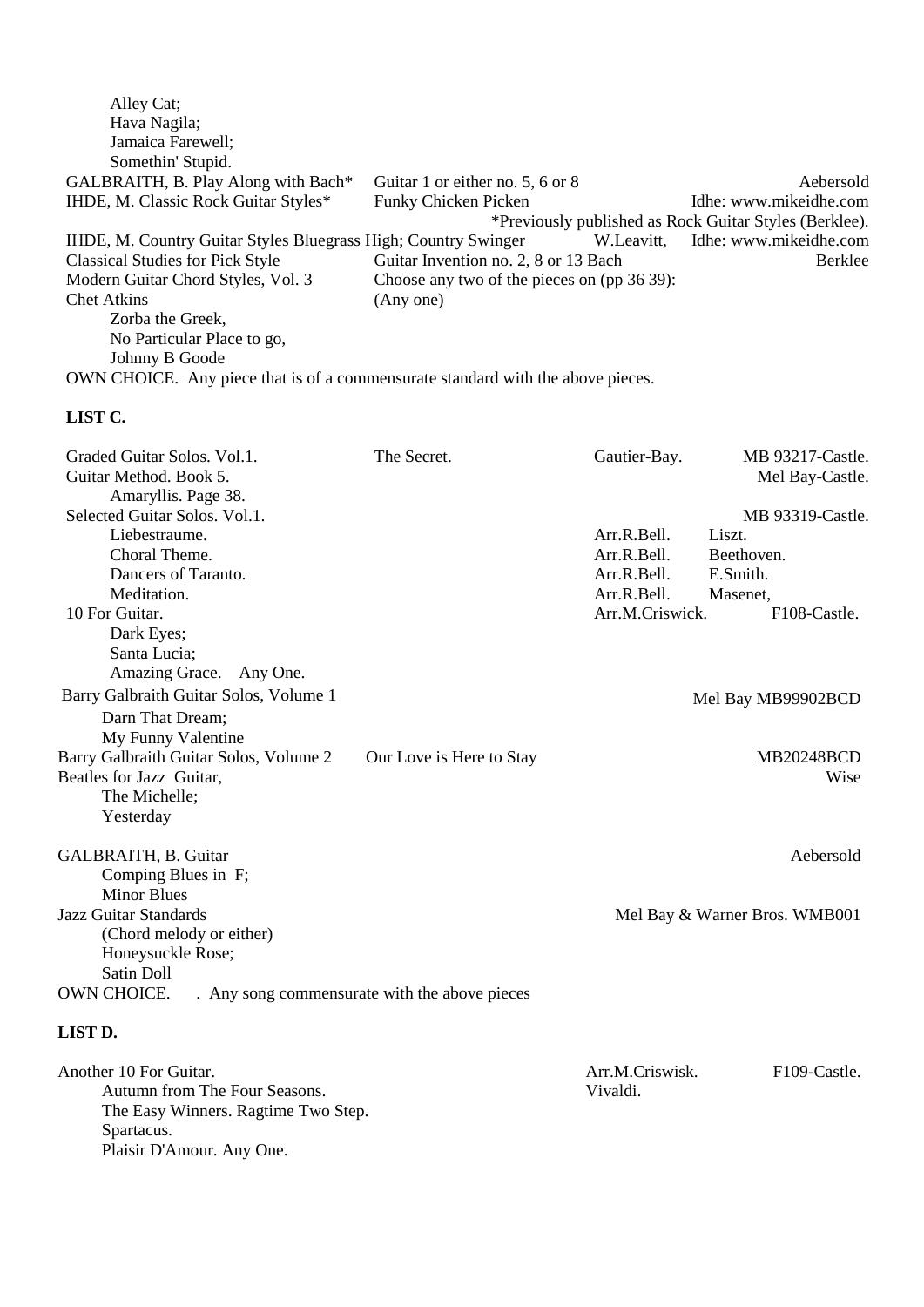| Jazz and Popular Songs.<br>Ain't Misbehavin.<br>The Girl Next Door.<br>(They Long to Be) Close to You.<br>Don't Get Around Much Anymore.<br>The Girl from Ipanema. |                                                           | Arr.Duarte.    | Wise Pub.                                              |
|--------------------------------------------------------------------------------------------------------------------------------------------------------------------|-----------------------------------------------------------|----------------|--------------------------------------------------------|
| The Deer Hunter.<br>OWN CHOICE. Any song commensurate with the above pieces                                                                                        |                                                           | Stanley Myers. | Castle Music.                                          |
| <b>GRADE SEVEN REPERTOIRE.</b>                                                                                                                                     |                                                           |                |                                                        |
| <b>PERFORMANCE.</b> Four pieces are required. Lists A. B. C. D.                                                                                                    |                                                           |                |                                                        |
| Candidates are advised to select contrasting works.                                                                                                                |                                                           |                |                                                        |
| LIST A.                                                                                                                                                            |                                                           |                |                                                        |
| Charupakorn: The Best of Django Reinhardt                                                                                                                          |                                                           |                |                                                        |
| Minor Swing (With CD backing; pan let or accompaniment Without guitar part)                                                                                        |                                                           |                | Hal Leonard HL00695660                                 |
| Complete Joe Pass for Guitar Hot Stuff (1st guitar)                                                                                                                |                                                           |                | Mel Bay MB99311                                        |
| Django Reinhardt Anthology Blues Minor, pp.54-55; Stockholm<br>ERQUIAGA, S. Guitar Duets                                                                           |                                                           |                | Hal Leonard HL00027083                                 |
| Pas de Deux (Guitar 1. including improvised section. to be played to the recording)                                                                                |                                                           |                | Advance Music AM10001                                  |
| GALBRAITH, B. Play Along with Bach*                                                                                                                                |                                                           |                |                                                        |
| Guitar 1 any two of the following: no. 11, 12, 13 or 15                                                                                                            |                                                           |                | Aebersold                                              |
|                                                                                                                                                                    | *Note the specified arrangement must be used.             |                |                                                        |
| IHDE, M. Classic Rock Guitar Styles*                                                                                                                               | Slightly Out; Steeplechase                                |                | Idhe: www.mikeidhe.com                                 |
|                                                                                                                                                                    |                                                           |                | *Previously published as Rock Guitar Styles (Berklee). |
| LEAVITT, W. Classical                                                                                                                                              | Studies For Pick-Style Guitar Perpetual Motion - Paganini |                | Berklee                                                |
| SNIDERO, J. Jazz Conception (Guitar) (With CD backing) Lunar;                                                                                                      |                                                           | Tunisia        | Advance Music 80/2692<br>MB93217-Castle.               |
| Grade Guitar Solos. Vol.1. The Secret. (Page 20)<br>Guitar Method. Book 7.                                                                                         |                                                           |                | Mel Bay-Castle.                                        |
| Badinage (16).                                                                                                                                                     |                                                           |                |                                                        |
| Etude in G Flat (P26) and Triplet Study (27). Both as one.                                                                                                         |                                                           |                |                                                        |
| Page 36 & 37 Both as One.                                                                                                                                          |                                                           |                |                                                        |
| Twelve Studies. GA 78.                                                                                                                                             | Op.29. No.1, 4, 7, or 9.                                  | F.Sor.         | Schott.                                                |
| 20 Guitar Preludes.                                                                                                                                                |                                                           | Al Viola       | MB 94032-Castle.                                       |
| No V111. A Capriccio and No 1X. Grandioso. Both as One.                                                                                                            |                                                           |                |                                                        |
| No X. Appassionato and No X11 Grave.                                                                                                                               | Both as One.                                              |                |                                                        |
| OWN CHOICE. AGME approval required.                                                                                                                                |                                                           |                |                                                        |

#### **LIST B.**

*LIST B PIECES are to be performed with melody and rhythm. The tape plays the opposite part. 2 Choruses segue. See notes at the beginning of this Syllabus. However, because of the musical demands of some chosen list pieces, the need for a rhythm accompaniment in LIST B is at the teacher's discretion in this level of examination.* 

| Great Movie Themes.                    |               | Arr.Phillips. | Warner-Ladd-Castle. |
|----------------------------------------|---------------|---------------|---------------------|
| Evergreen Theme from 'A Star is Born'. |               | B.Streisand.  |                     |
| Arthur's Theme. from 'Arthur'.         |               | Bacharach.    |                     |
| Jazz Guitar Solos.                     | What a Shame. | J.Pass.       | Gwyn Pub-Castle.    |
| Popular Songs For Classical Guitar.    |               | M.Abril.      | Hansen-Castle.      |
| Feelings.                              |               | Albert.       |                     |
| Jamaica Farewell.                      |               | Burgess.      |                     |
| Satin Doll.                            |               | Ellington.    |                     |
| Music Box Dancer.                      |               | F.Mills.      |                     |
| AGME approval required.<br>OWN CHOICE. |               |               |                     |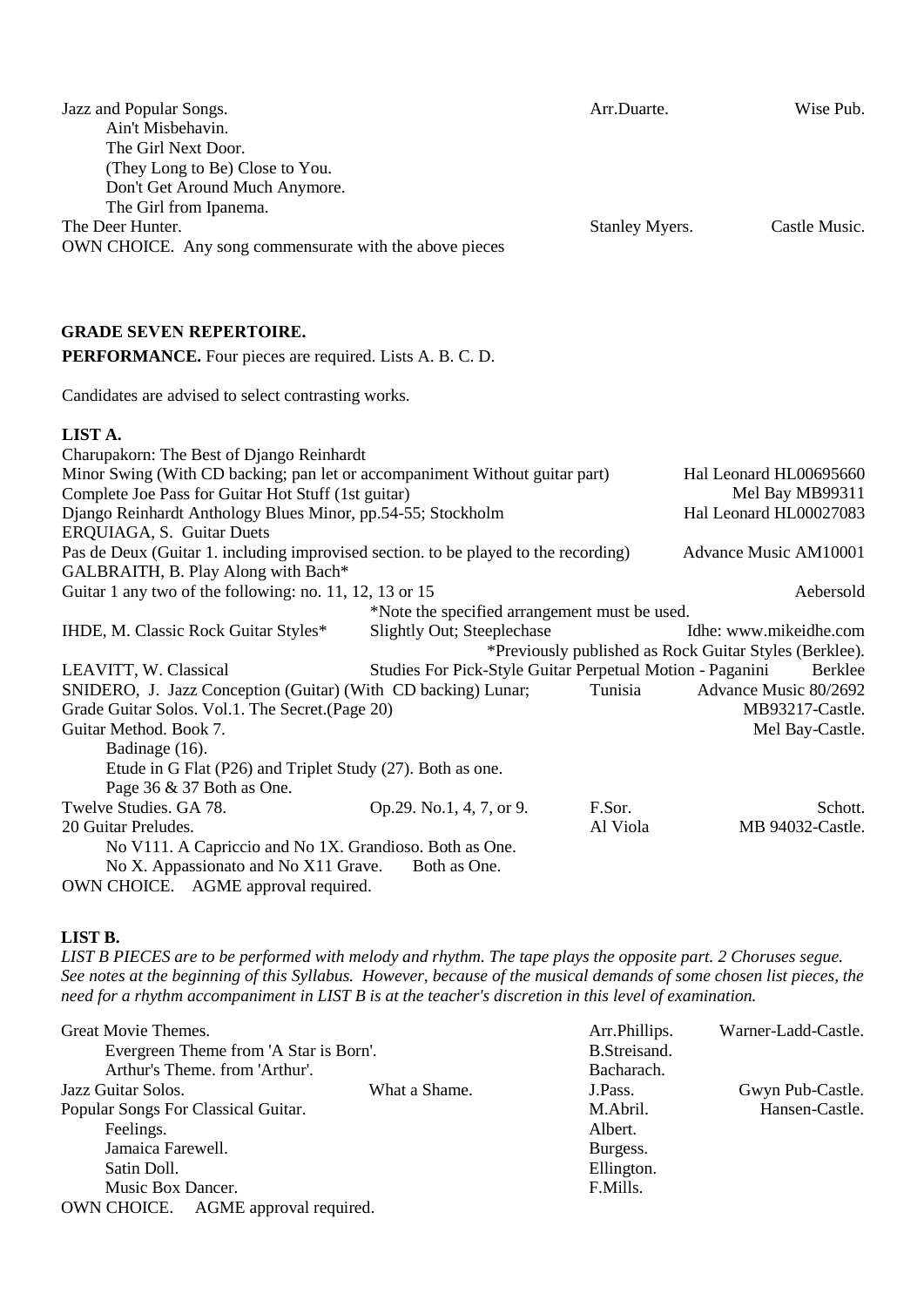| Another 10 For Guitar.                                                                                    |                                                           | Arr.M.Criswick. | F109-Castle.                                           |
|-----------------------------------------------------------------------------------------------------------|-----------------------------------------------------------|-----------------|--------------------------------------------------------|
| The Easy Winners.                                                                                         |                                                           | S.Joplin.       |                                                        |
| Spartacus.                                                                                                |                                                           | Khachatutian.   |                                                        |
| Ta a Wild Rose.                                                                                           |                                                           | MacDowell.      |                                                        |
| Strawberry Fair.                                                                                          |                                                           | Traditional.    |                                                        |
| Three English Folk Songs. Any TWO.                                                                        |                                                           | Arr/Duarte.     | Novello.                                               |
| 5 Celtic Pieces.                                                                                          |                                                           | G.Garcia.amer   | No5.-Castle.                                           |
| Tiarna Mhaigheo and Airde Chuain. Both as One.                                                            |                                                           |                 |                                                        |
| Charupakorn: The Best of Django Reinhardt                                                                 |                                                           |                 |                                                        |
| Minor Swing (With CD backing without guitar part)                                                         |                                                           |                 | Hal Leonard HL00695660                                 |
| Complete Joe Pass for Guitar Hot Stuff (1st guitar)                                                       |                                                           |                 | Mel Bay MB99311                                        |
| Django Reinhardt Anthology Blues Minor, pp.54-55; Stockholm                                               |                                                           |                 | Hal Leonard HL00027083                                 |
| ERQUIAGA, S. Guitar Duets                                                                                 |                                                           |                 |                                                        |
| Pas de Deux (Guitar 1. including improvised section. to be played to the recording) Advance Music AM10001 |                                                           |                 |                                                        |
| GALBRAITH, B. Play Along with Bach*                                                                       |                                                           |                 |                                                        |
| Guitar 1 or any two of the following: no. 11, 12, 13 or 15                                                |                                                           |                 | Aebersold                                              |
| IHDE, M. Classic Rock Guitar Styles*                                                                      | Slightly Out; Steeplechase                                |                 | Idhe: www.mikeidhe.com                                 |
|                                                                                                           |                                                           |                 | *Previously published as Rock Guitar Styles (Berklee). |
| LEAVITT, W. Classical                                                                                     | Studies For Pick-Style Guitar Perpetual Motion - Paganini |                 | Berklee                                                |
| SNIDERO, J. Jazz Conception (Guitar) (With CD backing) Lunar;                                             |                                                           | Tunisia         | Advance Music 80/2692                                  |
| OWN CHOICE AGME approval required.                                                                        |                                                           |                 |                                                        |
|                                                                                                           |                                                           |                 |                                                        |
| LIST D.                                                                                                   |                                                           |                 |                                                        |

#### Contemporary Standards for Solo Guitar. Arr.S Ayeroff. Warner Pub. The Way We Were. M.Hamlisch. We've Got Tonight. B.Seger. Up Where We Belong. Nitzsche.<br>
Mitzsche.<br>
Arr. Duarte.<br>
Arr. Duarte. Jazz and Popular Songs. Arr.Duarte. Wise Pub. Taking a Chance on Love. Lullaby of Birdland. Far Away Places. When Sunny Gets Blue. Fly Me To The Moon,. Stormy Weather. Howard Morgan Fingerstyle Jazz Series: The Ellington Collection for Solo Guitar, The Take the "A" Train Warner Jazz Goes Classic Blue Moon; Embraceable You; Summertime Mel Bay/Warner Bros. WMB004 Windham Hill Guitar Sampler Andecy Hal Leonard HL00694888<br>
OWN CHOICE AGME approval required. AGME approval required.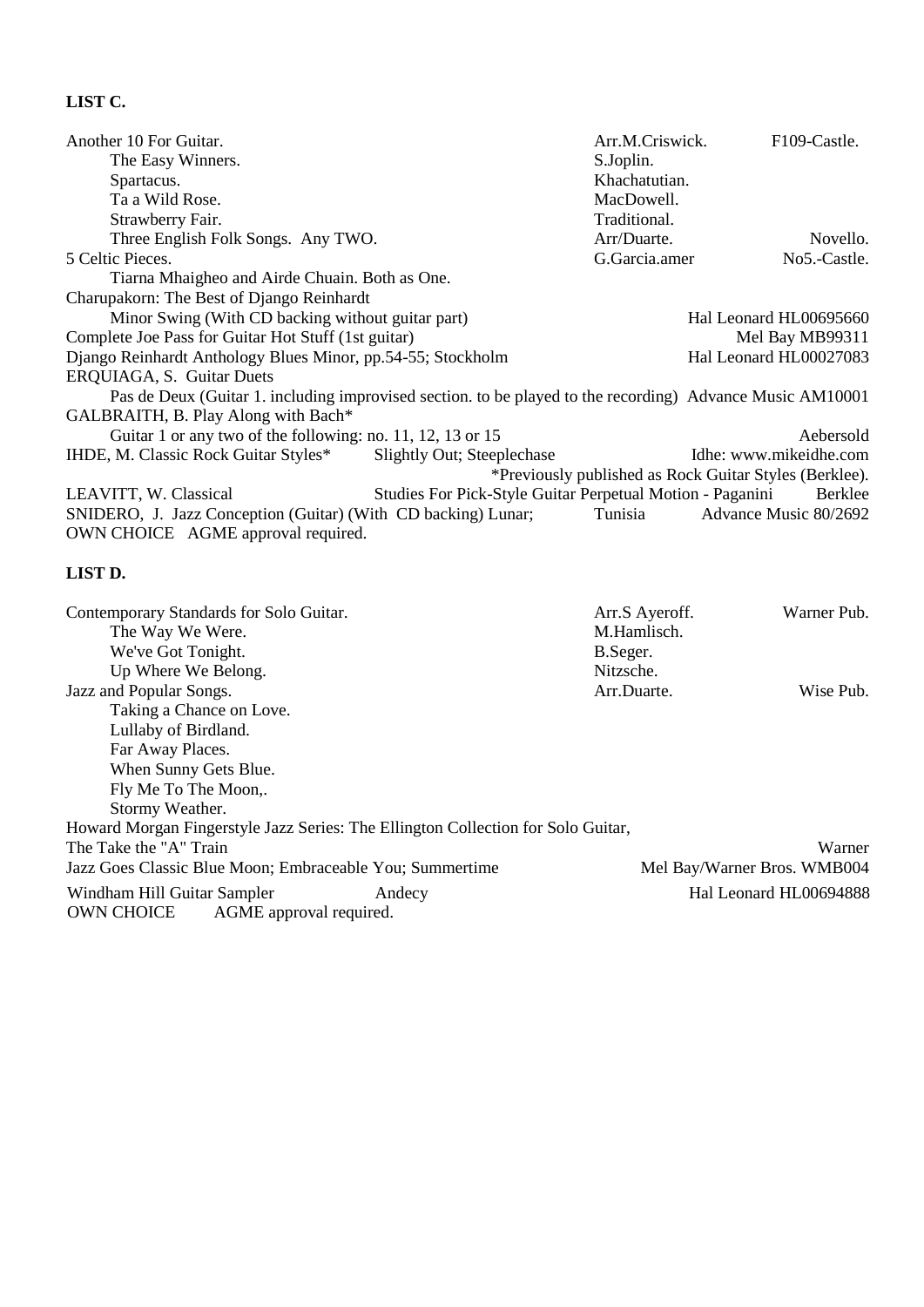### **GRADE EIGHT REPERTOIRE.**

**PERFORMANCE.** Four pieces are required. Lists A. B. C. D.

Candidates are advised to select contrasting works.

## **LIST A.**

| SAMBA PA TI (Carlos Santana) with Improvisation and backing track                                                                                                                                                                                                                                                                                                        |                |                  |
|--------------------------------------------------------------------------------------------------------------------------------------------------------------------------------------------------------------------------------------------------------------------------------------------------------------------------------------------------------------------------|----------------|------------------|
| Kansas City March Complete solo (advanced version available from the Guild)                                                                                                                                                                                                                                                                                              |                |                  |
| Five Celtic Pieces. Guitar Series No.5.                                                                                                                                                                                                                                                                                                                                  | Garcia.        | Cramer-Castle.   |
| Cuan ag Eirigh.                                                                                                                                                                                                                                                                                                                                                          |                |                  |
| Study. No 17,18 or 20. (P.38-43)                                                                                                                                                                                                                                                                                                                                         | Auguado. 6404. | Suv.Zerboni.     |
| Study. Op 38. No 21 or 25. GA 34.                                                                                                                                                                                                                                                                                                                                        | Coste.         | Schott.          |
| Twelve Studies. GA 78.                                                                                                                                                                                                                                                                                                                                                   | F.Sor.         | Schott.          |
| Op.29. No.2, 3, 5, 6, 10, 11 or 12.                                                                                                                                                                                                                                                                                                                                      |                |                  |
| 10 Studies for Guitar. Book 2. Nos. 11 to 20.                                                                                                                                                                                                                                                                                                                            | Dodgson-Quine. | Ricordi.         |
| Any study except No.18.                                                                                                                                                                                                                                                                                                                                                  |                |                  |
| 20 Guitar Preludes.                                                                                                                                                                                                                                                                                                                                                      | Al Viola       | MB 94032-Castle. |
| PROFICIENCY CERTIFICATE EXAMINATION Continued.                                                                                                                                                                                                                                                                                                                           |                |                  |
| $\mathbf{M}$ $\mathbf{V}\mathbf{U}\mathbf{H}$ at $\mathbf{M}$ $\mathbf{M}$ $\mathbf{V}\mathbf{I}\mathbf{V}$ $\mathbf{V}\mathbf{I}$ $\mathbf{V}\mathbf{I}$ $\mathbf{V}\mathbf{I}$ $\mathbf{V}\mathbf{I}$ $\mathbf{V}\mathbf{V}$ $\mathbf{V}\mathbf{I}$ $\mathbf{V}\mathbf{V}$ $\mathbf{V}\mathbf{V}$ $\mathbf{V}\mathbf{V}$ $\mathbf{V}\mathbf{V}$ $\mathbf{V}\mathbf{V}$ |                |                  |

No XVI. Scherzando and No XIX. Leggiero. Both as One. No XVII. Giocoso and XVIII. Tranquillo. Both as One. OWN CHOICE. AGME approval required.

#### **LIST B.**

*LIST B PIECES are to be performed with melody and rhythm. The tape plays the opposite part. 2 Choruses segue. See notes at the beginning of this Syllabus. However, because of the musical demands of some chosen list pieces, the need for a rhythm accompaniment in LIST B is at the teacher's discretion in this level of examination.* 

|  |  | CANON ROCK (Music Johanne Pachebel) Improvisation and backing track |  |
|--|--|---------------------------------------------------------------------|--|
|--|--|---------------------------------------------------------------------|--|

| Alla Turca Complete solo as per the piano transcription |                |                |
|---------------------------------------------------------|----------------|----------------|
| Contemporary Standards for Solo Guitar.                 | Arr.S.Ayeroff. | Warner Pub.    |
| 12 Bars Blkues with Variations.                         | Jimi Hendricks |                |
| Theme from 'Mahogany.'                                  | M.Masser.      |                |
| Here You Come Again,.                                   | B.Mann.        |                |
| Two Romantic Pieces. Guitar Series. No.7.               |                | Cramer-Castle. |
| Venetian Boat Song. Op 19. No. 6.                       | G.Mizzi.       |                |
| OWN CHOICE. AGME approval required.                     |                |                |
|                                                         |                |                |

#### **LIST C.**

Take the Coltrane (Duke Ellington) Improvise over chords.

12th Street Rag (four sections) including an original improvisation segment

| Melodic Moments. Guitar Series. No.4.                  | R.Parfrey. | Cramer-Castle. |
|--------------------------------------------------------|------------|----------------|
| Melodic Moments. No.1.                                 |            |                |
| Modern Guitar Music. Toccata.                          | Josephs.   | Oxford.        |
| Valse No.1. From 3 Lyric Pieces. Vol 3 Guitar Library. | Grieg.     | Faber.         |
| OWN CHOICE. AGME approval required.                    |            |                |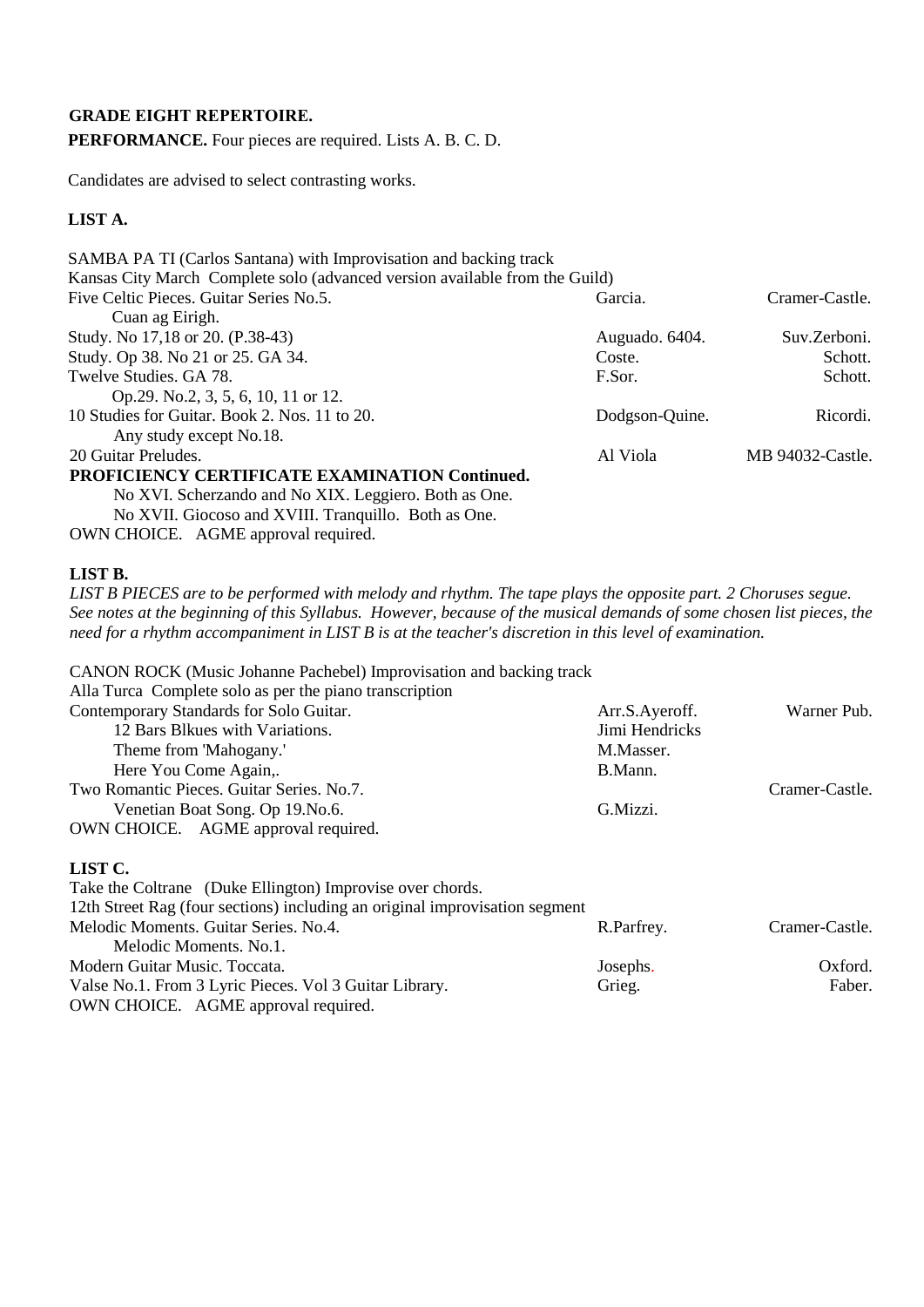## **LIST D.**

| IN A SENTIMENTAL MOOD (Duke Ellington & Others) As written with Harmonics                                  |                            |             |                        |
|------------------------------------------------------------------------------------------------------------|----------------------------|-------------|------------------------|
| Jazz and Popular Songs.                                                                                    |                            | Arr.Duarte. | Wise Pub.              |
| Basin Street Blues.                                                                                        |                            |             |                        |
| On The Sunny Side of the Street.                                                                           |                            |             |                        |
| What a Wonderful World.                                                                                    |                            |             |                        |
| I Fall in Love Too Easily.                                                                                 |                            |             |                        |
| Sophisticated Lady.                                                                                        |                            |             |                        |
| Jazz Guitar Solos.                                                                                         |                            | J.Pass.     | Gwyn Pub-Castle.       |
| Forward Pass.                                                                                              |                            |             |                        |
| PASS, J. Joe Pass Chord Solos                                                                              | Misty                      |             | Alfred 00-3320         |
| PASS, J.                                                                                                   | Virtuoso #3; Dissonance #2 |             | Mel Bay                |
| SOKOLOW, F. Great Jazz Standards of Duke Ellington for Guitar                                              |                            |             |                        |
| Do Nothin' Till You Hear From Me;                                                                          |                            | Satin Doll  | Warner                 |
| VAUGHAN, Stevie Ray.                                                                                       | <b>Texas Flood Lenny</b>   |             | Hal Leonard HL00690015 |
| OWN CHOICE. AGME approval required.                                                                        |                            |             |                        |
| Note alternative pieces of a similar standard can be used but assessment will be based on Proficency based |                            |             |                        |
| Performance demands.                                                                                       |                            |             |                        |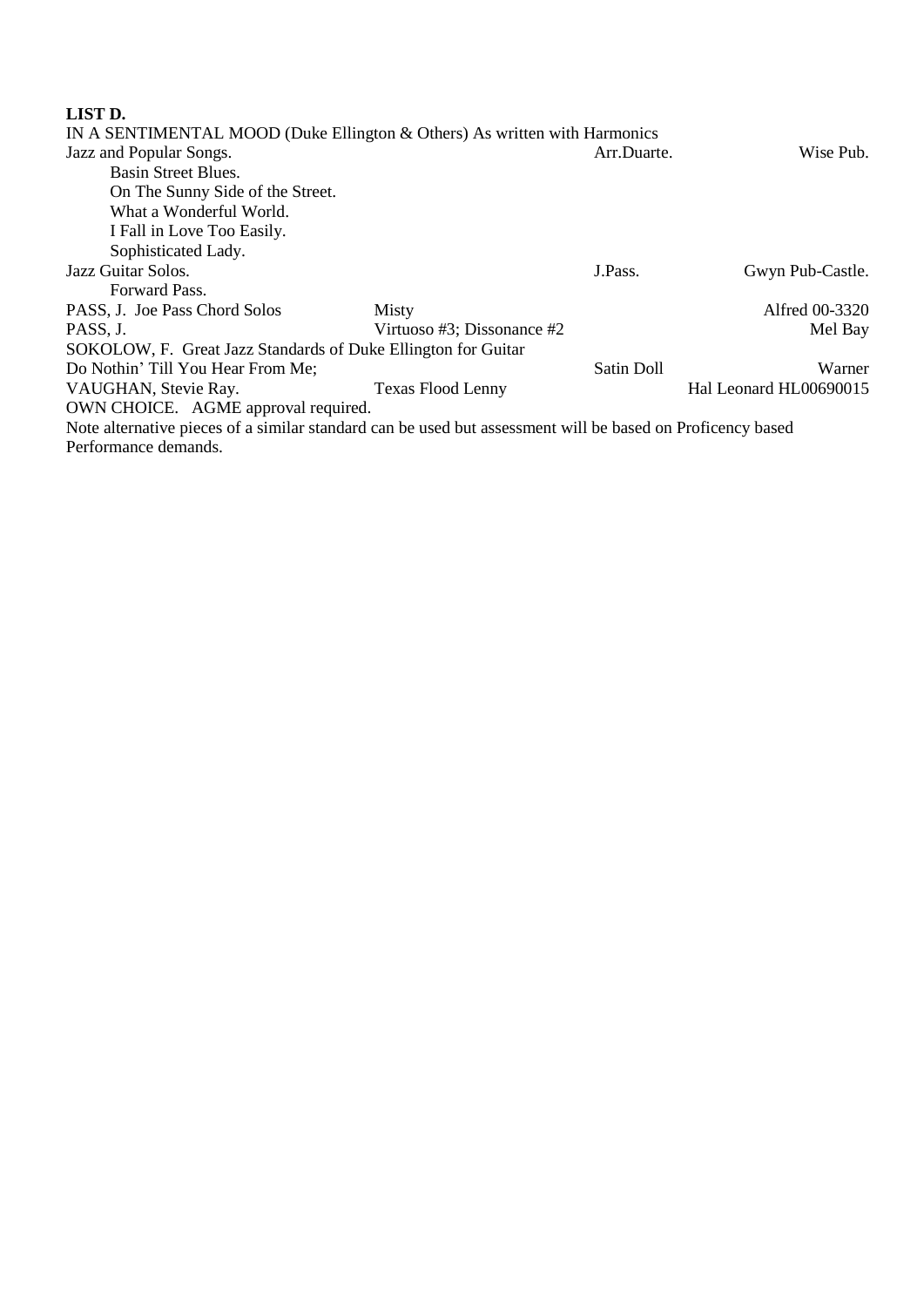## **DIPLOMA REPERTOIRE**

**PERFORMANCE.** Minimum of four pieces is required. Lists A. B. C. D.

LIST B PIECES are to be performed with melody and rhythm. The tape plays the opposite part. 2 Choruses segue. *See notes at the beginning of this Syllabus*. However, because of the musical demands of some chosen list pieces, the need for a rhythm accompaniment in LIST B is at the teacher's discretion in this level of examination.

It is the responsibility of the teacher/candidate to present music at the appropriate grade standard. Most pieces have a simple and difficult arrangement. If in doubt about a piece please contact the organiser

A recital program of at least 30 to 35 minutes of playing is mandatory. It is therefore possible that the candidate will find it necessary to play more than four works to provide a program of sufficient length.

The full program should represent the styles of four different composers and a concert standard of performance will be expected.

Complete works must be performed.

At least ONE LIST is to be performed from memory, but any additional memory work by the candidate is optional. Select from Satriani, Santana, Duke Ellington and any other pieces of an Associate standard

#### **List A**

Candidate can choose a 16 or 32 bar Jazz standard and arrange as follows: create a 4 to 8 bar intro, then play own chord melody arrangement twice through. Some embellishment is required on the 2nd chorus, but this may be improvised. Improvise can be either a single note/chordal solo over two choruses before returning to the written arrangement for one chorus, then a 4 to 8 bar ending. The intro, 1st chorus and ending must be notated, and a copy given to the examiner. Originality is expected.

| (Or one of the following)                                                               |
|-----------------------------------------------------------------------------------------|
| The New Real Book Vol. 1 and Vol. 2                                                     |
| All the Things You Are;                                                                 |
| <b>Autumn Leaves</b> ;                                                                  |
| Blame it on My Youth;                                                                   |
| Fly Me to the Moon;                                                                     |
| Misty;                                                                                  |
| On the Sunny Side of the Street;                                                        |
| Satin Doll;                                                                             |
| Tenderly (Sher)                                                                         |
| Note it may be necessary to play two of the above lists to meet the time length demands |

| List B                                                                  |                                                                                   | 20 Marks.              |
|-------------------------------------------------------------------------|-----------------------------------------------------------------------------------|------------------------|
| Barry Galbraith Guitar Solos, Volume 1                                  | Round Midnight                                                                    | Mel Bay MB99902BCD     |
|                                                                         | Howard Morgan Finger style Jazz Series: The Ellington Collection for Solo Guitar, |                        |
| The Caravan                                                             |                                                                                   | Warner                 |
| In Session with George Benson (With CD backing) The Wind and I          |                                                                                   | <b>IMP 6603A</b>       |
| PASS, J. Joe Pass Chord Solos                                           | Wine and Roses                                                                    | Alfred 00-3320         |
| SOKOLOW, F. Great Jazz Standards of Duke Ellington for Guitar           |                                                                                   |                        |
| Prelude To A Kiss; Sophisticated Lady                                   |                                                                                   | Warner                 |
| VAUGHAN, Stevie Ray.                                                    | <b>Texas Flood Dirty Pool</b>                                                     | Hal Leonard HL00690015 |
| List C                                                                  |                                                                                   | 20 Marks.              |
| Eric Johnson Guitar Transcriptions Cliffs of Dover; Steve s Boogie; Zap |                                                                                   | Hal Leonard HL00660147 |

Hal Leonard HL00690917

IMP 6603A

Guitar Hero Texas Flood (With accompaniment preferred) In Session with George Benson (With CD backing) I Remember Wes